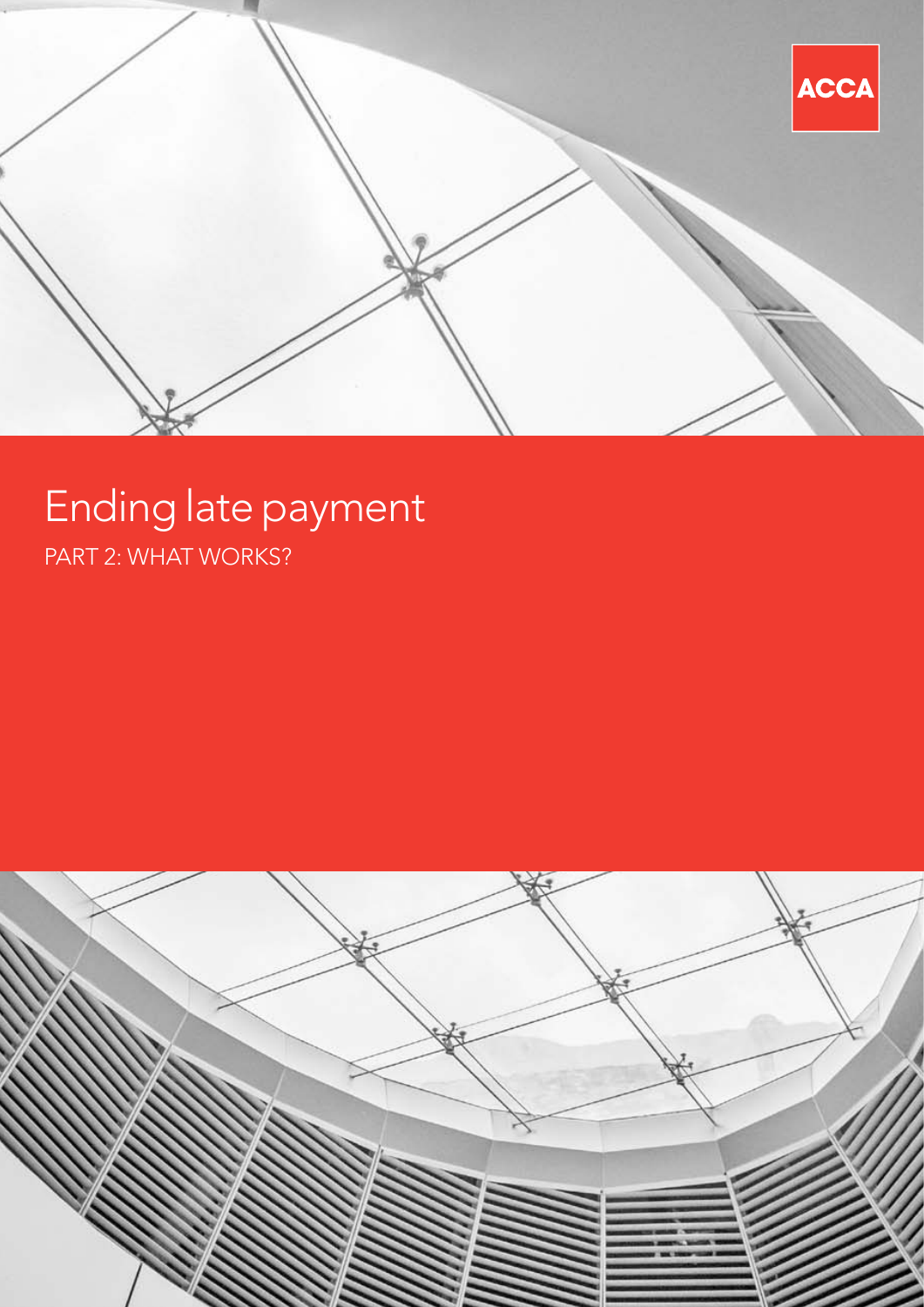# About ACCA

ACCA (the Association of Chartered Certified Accountants) is the global body for professional accountants. We aim to offer business-relevant, firstchoice qualifications to people of application, ability and ambition around the world who seek a rewarding career in accountancy, finance and management.

Founded in 1904, ACCA has consistently held unique core values: opportunity, diversity, innovation, integrity and accountability. We believe that accountants bring value to economies in all stages of development. We aim to develop capacity in the profession and encourage the adoption of consistent global standards. Our values are aligned to the needs of employers in all sectors and we ensure that, through our qualifications, we prepare accountants for business. We work to open up the profession to people of all backgrounds and remove artificial barriers to entry, ensuring that our qualifications and their delivery meet the diverse needs of trainee professionals and their employers.

We support our 170,000 members and 436,000 students in 180 countries, helping them to develop successful careers in accounting and business, with the skills needed by employers. We work through a network of 91 offices and centres and more than 8,500 Approved Employers worldwide, who provide high standards of employee learning and development.

This is the second of a series of three reports on the problem of late payment and how businesses and governments can work together to alleviate it.

It brings together evidence from a wealth of ACCA-commissioned publications and other research as well as 36 case studies involving ACCA members around the world to help define good practice in both business and policy.

![](_page_1_Picture_6.jpeg)

#### ABOUT THE AUTHOR

Manos Schizas has written numerous works for ACCA. His policy and research interests include enterprise economics and statistics, regulatory reform and SME access to the capital markets. He has represented ACCA at a number of international expert groups on economic matters and access to finance, convened by the UK Government, the European Commission, the European Association of Craft, Small and Medium Sized Enterprises (UEAPME) and the Business and Industry Advisory Committee to the OECD (BIAC).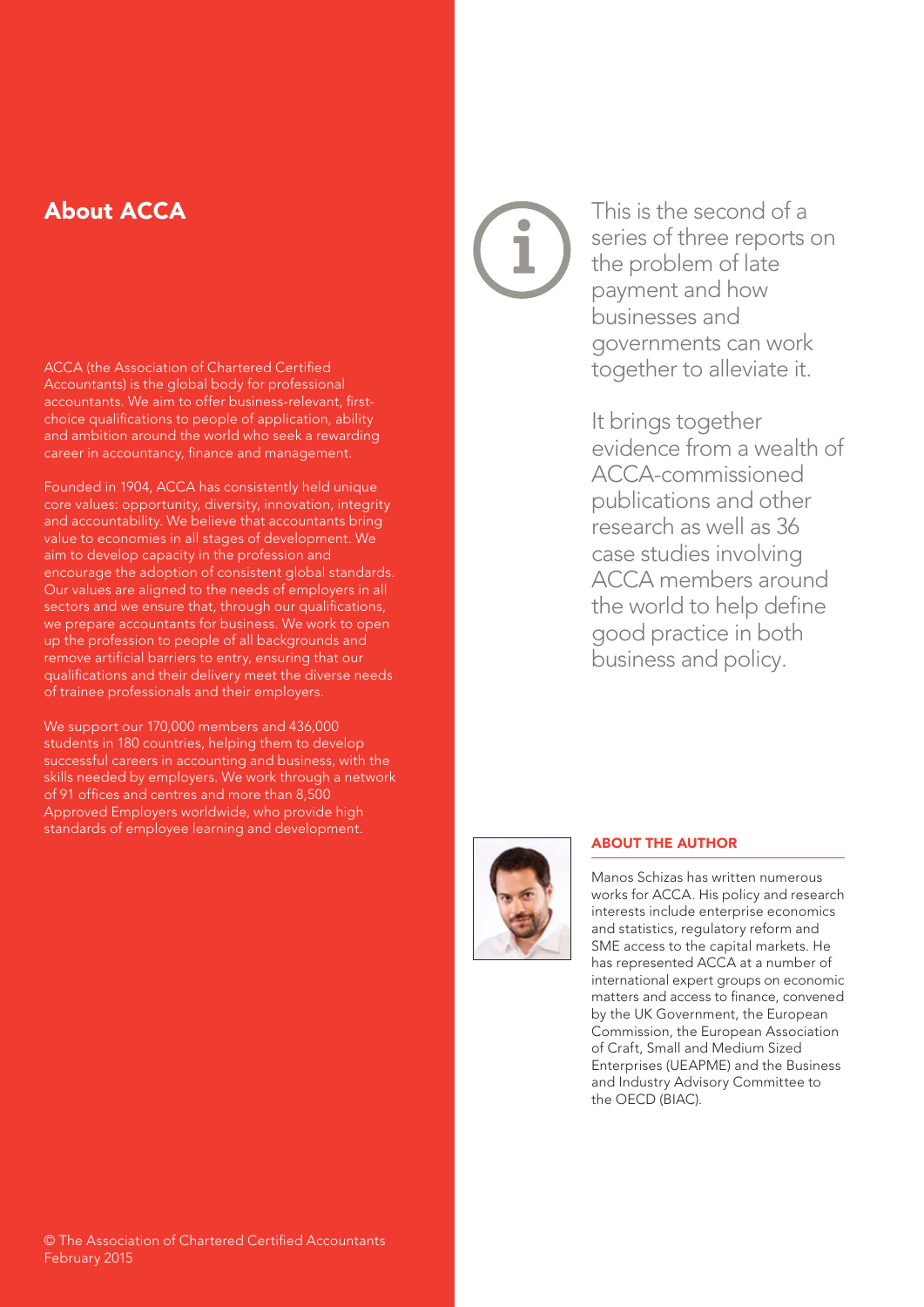# **Contents**

| Introduction                                     | $\overline{4}$ |  |  |
|--------------------------------------------------|----------------|--|--|
| 1. What influences payment terms?                | 5              |  |  |
| 2. Dealing with customers in trouble             | $\overline{7}$ |  |  |
| 3. Policies and structures                       | 8              |  |  |
| 4. Dealing with uncertainty                      | 10             |  |  |
| 6. Doing right by suppliers                      | 12             |  |  |
| 7. Cash pools, directors and alternative finance | 13             |  |  |
| 8. Neutralising late payment                     | 14             |  |  |
| 9. Legislating against late payment              | 16             |  |  |
| 10. The limits of the law                        |                |  |  |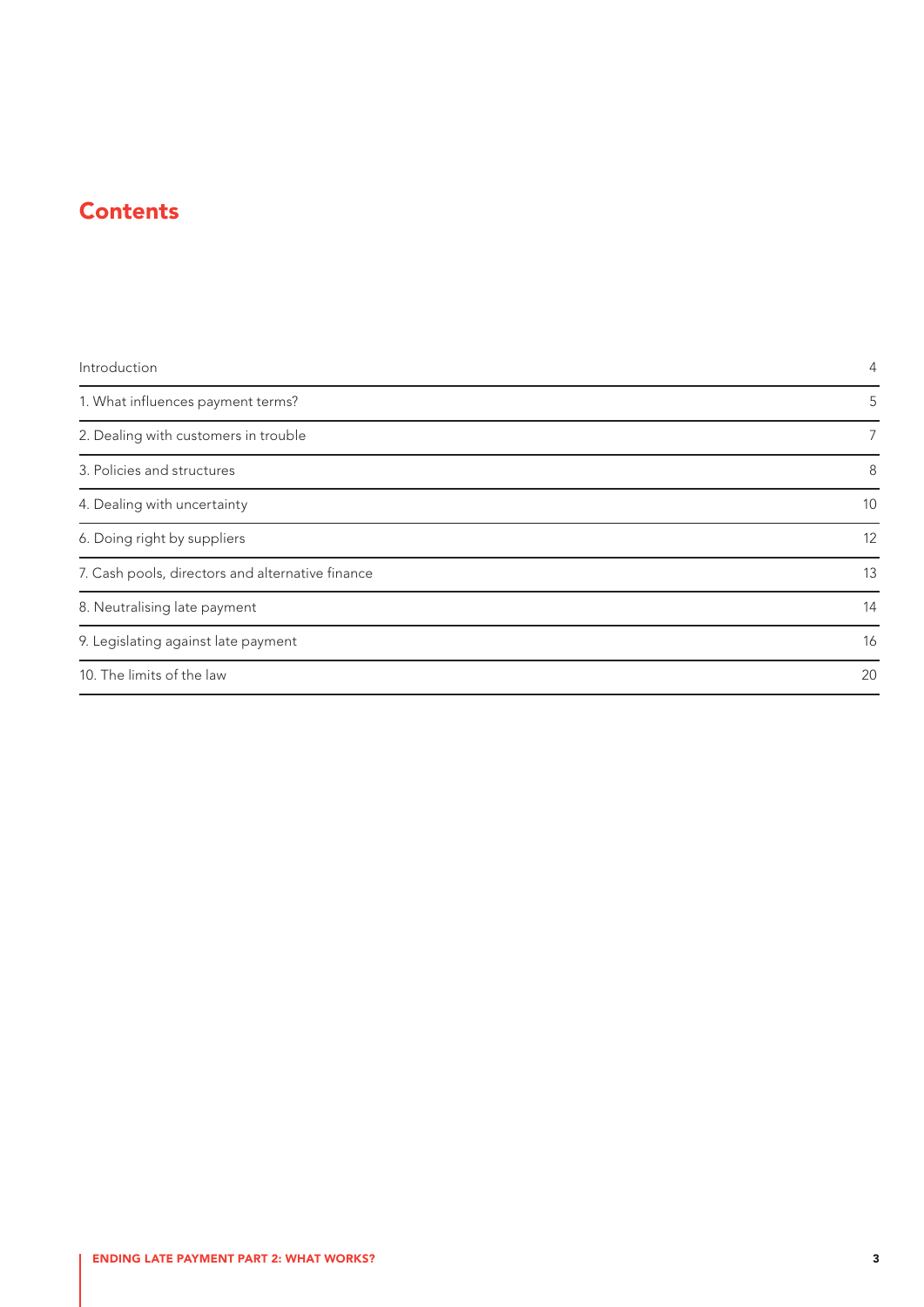## <span id="page-3-0"></span>Introduction

In 2014, ACCA conducted a review of the widespread problem of late payment: a life-threatening challenge for many businesses globally. This review bought together recent ACCA research with the experience of ACCA members and other finance professionals to examine potential solutions.

The outcomes of this review have been presented in three reports.

*Ending Late Payment, Part 1: Taking Stock* combines an extensive literature review with quantitative data from ACCA's member surveys to suggest a correct definition of late payment, trace its precise origins and document its impact on the global economy.

*Ending Late Payment, Part 2: What Works?* brings together a wealth of ACCA-commissioned publications and other research as well as 36 case studies involving ACCA members around the world to help define good practice in business and policy.

*Ending Late Payment, Part 3: Reflections on the Evidence* summarises ACCA's findings and issues a call to action for governments, financial services firms, large corporates and small businesses.

Late payment is a fact of life for the majority of the world's formal businesses. It helps some survive against the odds, but it also threatens the survival of others. It is at once a sign of distress from the weakest businesses and a privilege exercised by the most powerful. From a macroeconomic perspective, it is both inefficient and potentially destabilising.

Professional accountants around the world lead the fight for prompt payment, ensuring that businesses are protected from customer defaults and can cope with interrupted cash flows. Their first-hand accounts can offer both business and policy audiences valuable insights, and none more valuable than those of ACCA's globe-spanning membership. From sectors and regions where late payment is endemic to the few places where businesses and governments have managed to turn the tide, the ACCA membership has, collectively, seen it all.

This report aim is to help pinpoint good practices in business and policy that can aid in the fight against late payment. It brings together a wealth of ACCA-commissioned publications and other research for this purpose; but at its heart is a selection of case studies involving ACCA members around the world.

In December 2014, ACCA invited around 300 members to share their experiences of dealing with threats from, and to, the rest of the supply chain. As the member sample was drawn from the ACCA–IMA Global Economic Conditions Survey (GECS; waves Q4 2011 to Q3 2014), it was possible for questions to be tailored to three distinct audiences. The exercise distinguished between businesses struggling with late payment despite the viability of their customers, businesses at risk of customer defaults (and late payments), and healthy businesses that nonetheless had suppliers or customers at risk. After selecting for relevance, this exercise yielded 36 usable responses – and the key themes emerging from these are discussed and placed in their proper context in this section.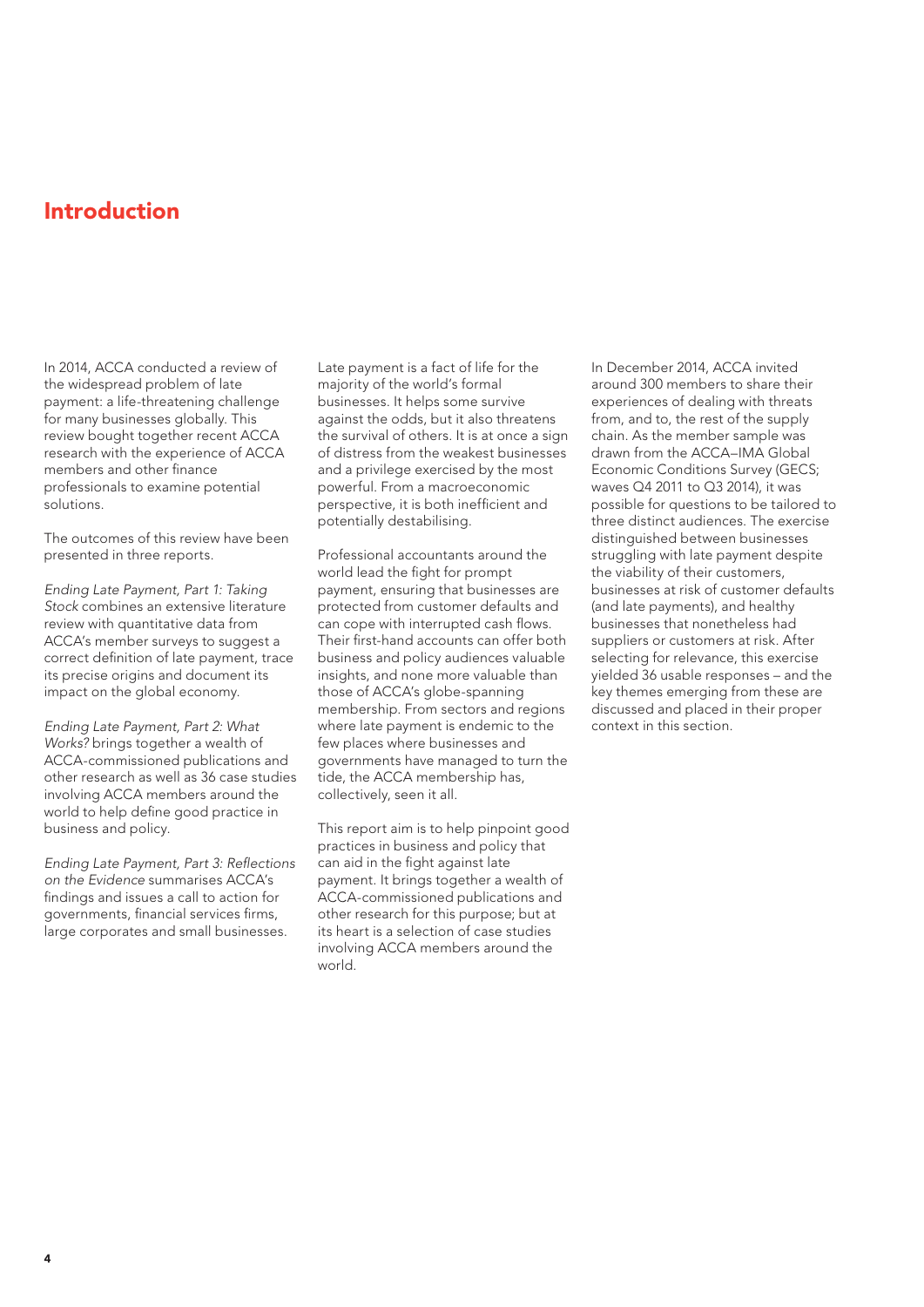### <span id="page-4-0"></span>1. What influences payment terms?

Most members who offered their views for this study generally approached the question of late payment as a function of the position of customer and supplier in industry structures and pay hierarchies. A strong distinction was made repeatedly between paymasters, who can usually control the timing of their own payments, and contractors, who have much less discretion and tend to pass on late payment down the supply chain. Since major supply chains can be many levels deep, most businesses will not tend to be paymasters, or indeed have customers who are. Some businesses nevertheless made a point of finding a niche as high in the hierarchy as possible in order to ensure more predictable cash flows. Others accepted their lot and focused on avoiding defaults and financing their working capital.

Paymasters do not necessarily pay promptly, of course; in fact, they can be some of the worst offenders. They can, however, usually be assumed to present a small or negligible credit risk, making alternative financing (such as invoice discounting) possible. Related to such payment hierarchies was the matter of customers' government ties or public sector status – in most emerging markets, members spoke in no uncertain terms of the political as well as economic power of major buyers, with the extractive industries being singled out repeatedly. Government itself is a paymaster, and in many countries it is the most notorious late payer of all.

Related to such hierarchies was the strong influence of industry norms – long-established patterns of payment terms (and breaches thereof) tied to cycles of demand and commissioning in each industry. Members mentioned industry norms regularly as a starting point for all credit negotiations, and

ACCA's research elsewhere (eg Paul and Boden 2012) confirms that they are a key determinant of the relative power of suppliers.

Some industries, especially those with long supply chains, provided an opportunity for reciprocal relationships, whereby the suppliers to one business were also its customers further down the line, or where a key customer would call on trusted suppliers and subcontractors for support when bidding for new business. Reciprocity gives suppliers a number of tools in the fight against late payment – for instance, more than one respondent mentioned that by doing their best to match payment terms on orders outstanding on both sides, they could ensure that the cost of extending credit terms more or less netted off, and keep overall leverage low. Others said that their companies tolerated late payment in exchange for access to future tenders as subcontractors – effectively taking a quasi-equity stake in their customers.

'By the very nature of our business we have to have a degree of flexibility in our payment terms. The majority of our customer base is made up of multinational oil majors – they cannot be pressured into paying, and often have 'in-built' processes that are fundamentally to delay their acceptance of an invoice. It is…a kind of incestuous market where many customers are also suppliers – and vice versa. Because of this there is probability of potential set-off which minimises debt exposure.'

#### CFO, OFFSHORE SUPPLY VESSELS OPERATOR, CONGO

In a further generalisation of the reciprocity principle, many members were keen to explain that capacityrelated norms in their industries created opportunities for collections.

Customers keen to manage their capacity ahead of peak times (eg a major holiday or industry event, or a major tendering round) were always more likely to offer prompt payment or settle overdue payments in order to keep suppliers 'on side'.

'We have had key suppliers failing to supply us with materials and goods for lack of prompt payment; in such cases we usually prioritise their payments and clear any outstanding old accounts to enable them resume doing business with us. During the festive season, we usually buy in bulk to enable us to continue operating until the mid-January, when many businesses resume from their breaks.'

ACCOUNTANT, FACILITIES SERVICES COMPANY, KENYA

A hierarchy of customers and corresponding credit terms is commonly maintained by businesses, with new customers offered goods and services on a cash basis only (for as long as six months in some cases), then allocated a credit limit subject to performance, which could quickly revert to zero, sending them back to a cashbasis arrangement. In emerging markets, bank guarantees are commonly required and the pool of eligible banks might even be restricted to a few major institutions. In industries where suppliers can look forward to ongoing project-based business, key suppliers may demand rolling cash advances, calculated as a given percentage of open purchase orders.

Members responding from a buyer's perspective noted that there were also hierarchies of suppliers, based on monopoly power and their ability to disrupt the purchaser's output. Not surprisingly, powerful suppliers tended to demand better credit terms or even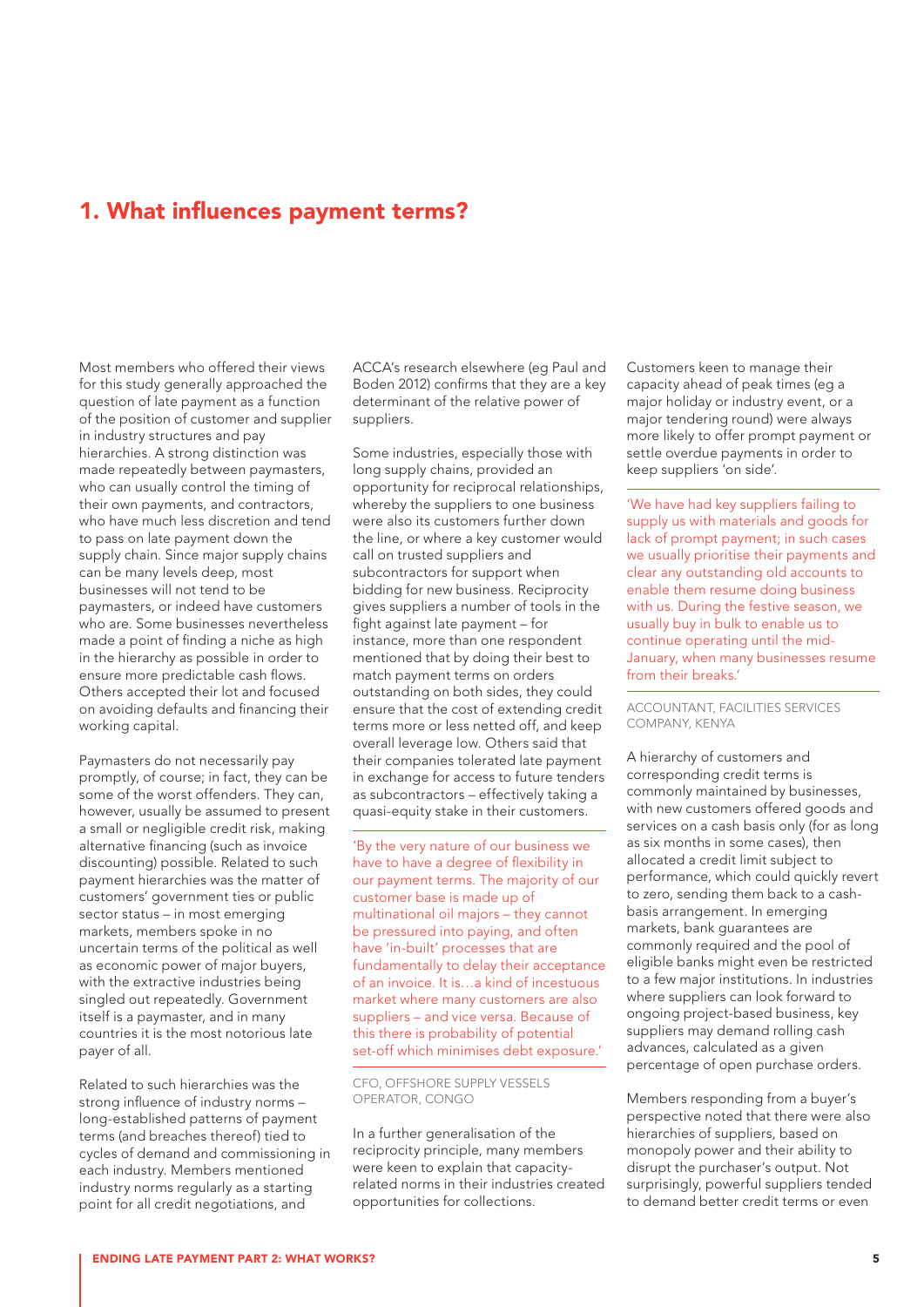upfront payment, and were rarely paid late. Exceptionally, suppliers of goods with substantial transport costs could also expect the same treatment. It is likely that monopoly power can explain much of the mid-market's success in ensuring prompt payment – as discussed in Part 1 of the Ending Late Payment series.

'There are certain products of ours whose features are much better than the competitors', for which we will ask for 100% settlement before goods are shipped. In other words, we do this when no real substitute products exist. Having said this, most of our products have competition. So, we do what most competitors do: we have an internal credit control department, which is independent from the business / operation team. They are authorised to go after the customer when needed. Apart from this, we have worked with the banks to factor receivables at a preferential rate. We include such cost into our margins model before we sell or commit to our customer about the price.'

CFO, INDUSTRIAL AUTOMATION COMPANY, CHINA

Overall, respondents stressed the importance of relationships in gauging the financial strength of both customers and suppliers, and noted that longstanding relationships, aided by industry expertise, can often be much more informative than formal controls – though ideally the two should complement each other.

These views are in agreement with past ACCA research. Using a quantitative approach, ACCA and CBI (2010) found that, of all the formal and informal methods used by SMEs in dealing with late payments, only relationship management had a significant impact on the quality of SMEs' receivables. The importance of relationships in providing information critical to credit decisions as well as a lever by which to achieve prompt payment is confirmed by Paul and Boden (2012) for the UK and by Collis et al. (2013) across different countries.

Relationships contribute greatly to credit control, but members also noted that supplier relationships can suffer from discontinuity due to staff turnover, succession or change of management, a merger or acquisition, or some other rare and disruptive event on either side of the transaction. In such cases, important knowledge and ownership of suppliers relationships are often lost and it is possible for credit controls and indeed the quality of receivables to deteriorate as a result.

Finally, members did not always see a clear distinction between late payment due to administrative failures and tactical late payment (ACCA 2015). In fact, some explained that customers have 'built in' processes to delay acceptance of an invoice, whether through overzealous queries and disputes or through purposefully convoluted and opaque accountspayable procedures.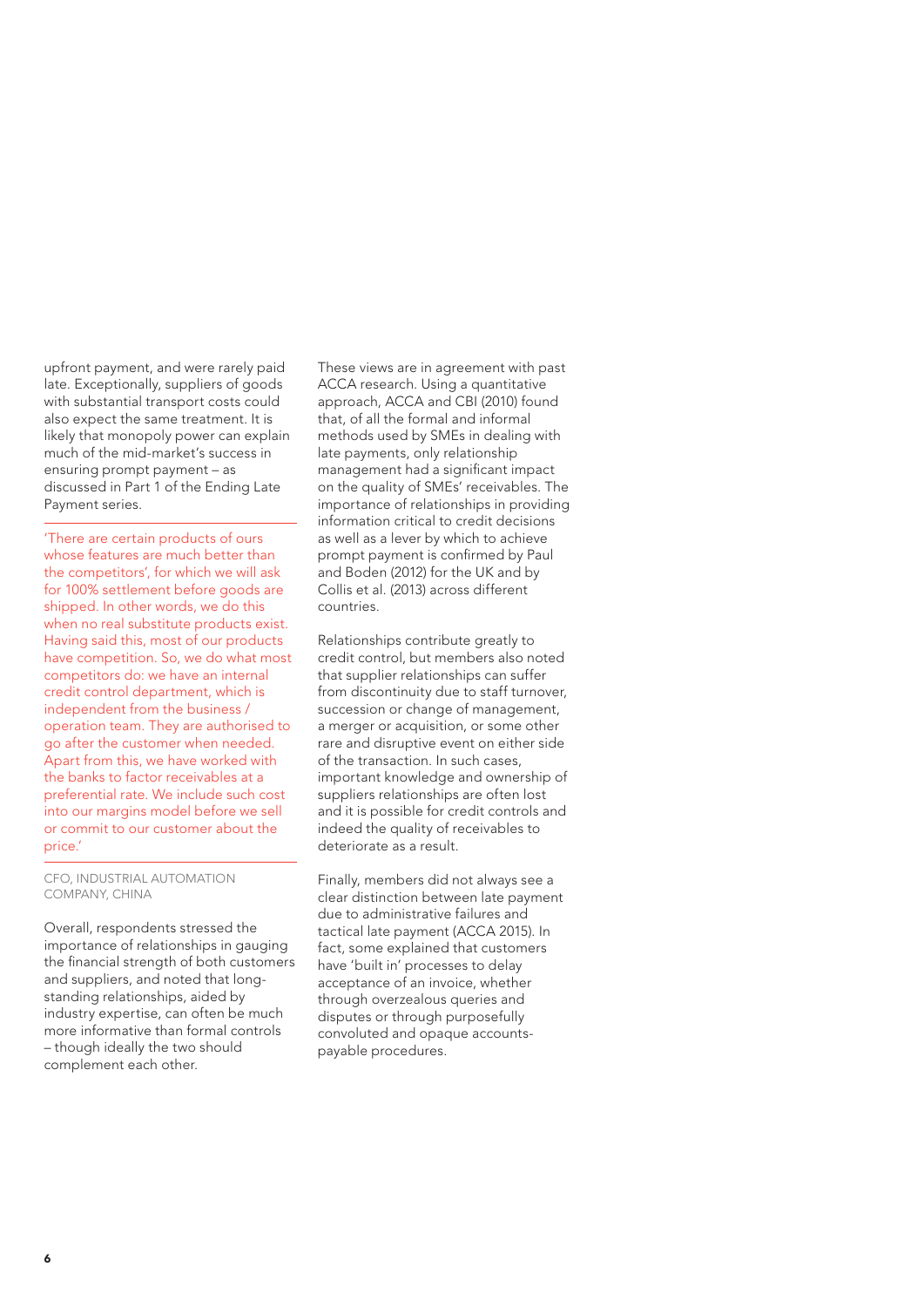### <span id="page-6-0"></span>2. Dealing with customers in trouble

Members were clear that late payment is often a signal of genuine and/or permanent credit risk and distinguishing this from tactical and administrative late payment was a very high priority in their credit practices. Such a distinction must be made early because internal policies and external enforcement options differ enormously under the two different scenarios.

'To use a German expression, you cannot delve into the pockets of a naked man.'

HEAD OF ACCOUNTING AND FINANCE, FACILITIES SERVICES COMPANY, GERMANY

Members reported that direct contact, including on-site visits or access to on-site staff can help businesses make a quick judgement and ensure that they are well prepared; a failing customer will generally find it hard to disguise its condition. Other red flags mentioned included reduced orders, surprise requests for discounts, and changes of company names or premises.

Most members argued that credit risks are potentially reversible if addressed early, and most (though not all) focused on preserving or cementing valued commercial relationships. Research evidence confirms the value of this approach. Even during the worst of the Global Financial Crisis of 2008–9, Finley (2009) shows that businesses displaying tell-tale signs of distress had at least a full financial quarter before they experienced a crisis. With genuine but reversible credit risks, treatment of

customers in trouble was dependent on the attitude and transparency of the customer, and could often include cheaper and more substantial forbearance than could be achieved through late payment: extending terms by three months was common.

The most common approach to forbearance was to prioritise protecting the supplier's own cash flow from further disruption, by agreeing on the orderly receipt of future payments, sometimes even at a small discount. A payment plan could then be agreed for the outstanding debt, with customers generally unable to access the supplier's full range of services (eg warranties) during this period.

'When a customer has been identified as having trouble our first step is to protect ourselves. We look at what is outstanding but also what contracts may still be open and running. As long as our customers are honest with us in relation to their situation we try to work with them to correct the situation. There is no point in behaving aggressively where the company may just be having a short-term difficulty which, although problematic, can be solved with cooperation. The experience of credit control staff with individual customers is crucial because over time they develop a gut feeling, if you will, as to when something is not in order.'

HEAD OF ACCOUNTING AND FINANCE, FACILITIES SERVICES COMPANY, GERMANY 'We ring-fence the old debt and come up with a plan that sees all current invoices being paid regularly while arrears are paid systematically until they are cleared. This has helped customers to keep afloat during times of financial difficulty and allowed customers to revise their business models.'

FINANCIAL CONTROLLER, AUTOMOTIVE INDUSTRY, ZIMBABWE

Members' experiences of such payment plans were generally positive and they emerged as a useful tool. Nonetheless, as the viability of customers became more doubtful, it was clear that most members quickly ceased to expect significant recoveries through conventional means: only a going concern can secure that. Crucially, forbearance needs to be a tailored plan, not a blanket policy: ACCA and CBI (2010) show that simply making allowances for difficult economic times tends to reduce the quality of UK SMEs' receivables, all other things being equal.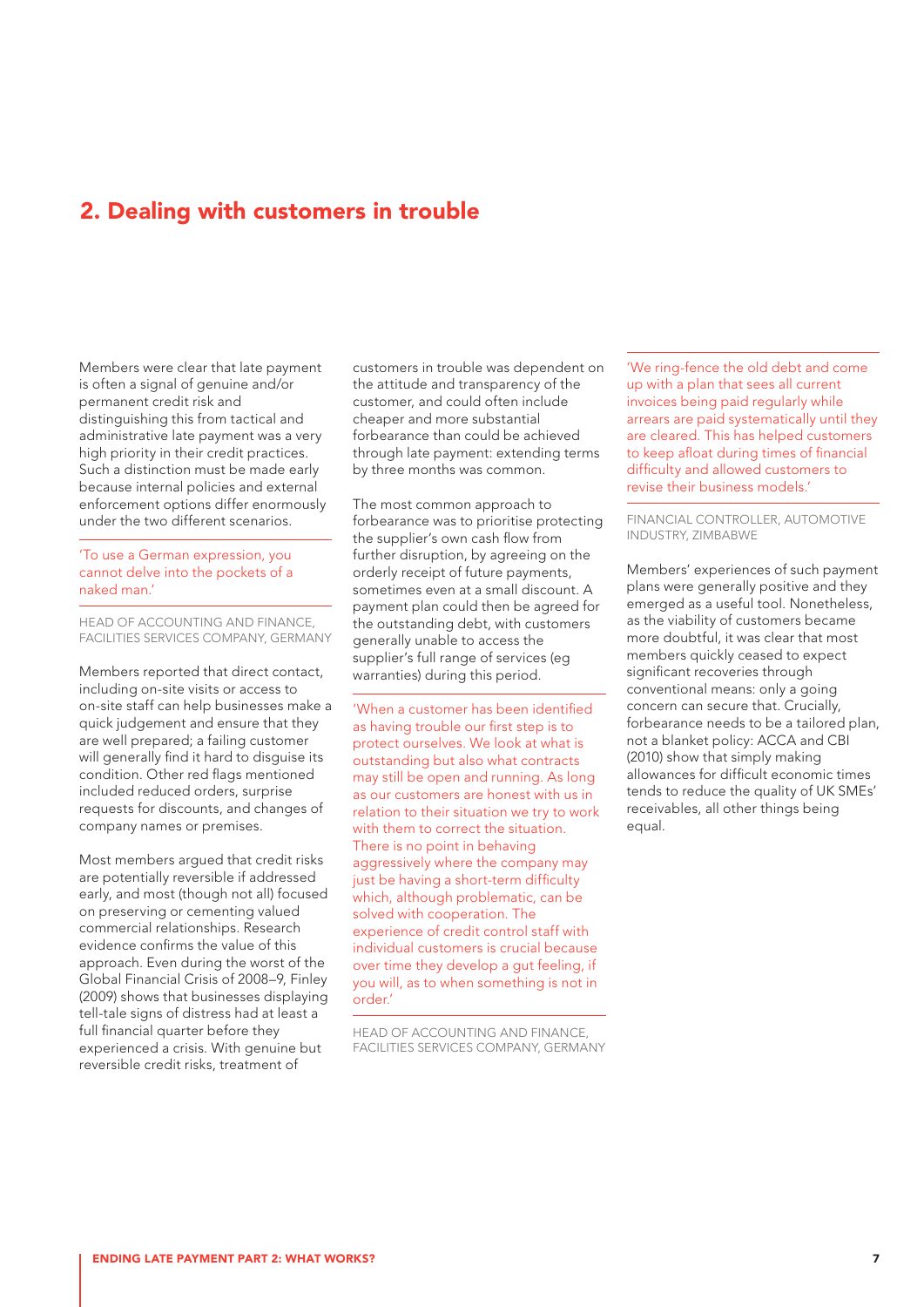### <span id="page-7-0"></span>3. Policies and structures

Input from ACCA members suggests that much of the challenge in credit control comes from the misalignment of incentives within the business. The incentives of sales teams are usually tied to contracts won, profit margins and sales figures, while those of finance or credit control functions (where these exist) are tied to recoveries and cash flows. As a rule, it is tempting for businesses to empower revenue generators at the expense of those in charge of credit control, but most businesses tried to establish a balance. In their research for ACCA, Paul and Boden (2012) show that this tension is everywhere – from large corporates to husband-and-wife management teams splitting the sales and collection roles between them. Their research also found that successful small businesses had managed to turn credit management into an enabler, not a gatekeeper, by allowing the business to reward prompt payers and choose appropriate terms of credit for others.

In their own evidence, ACCA members recommended that the business should emphasise communication between Sales, Finance (or AR/Credit Control) and Operations, ensuring that all three are clear about their responsibilities, which should in all three cases include collections. For example, one member explained that in their company collections were discussed in client meetings, with finance or credit colleagues present. Another explained that it was crucial that both sales and credit control understood the internal processes of clients, and had opportunities to develop relationships with them. Monthly credit control meetings focusing on key debtors, with all three functions involved, were cited as a useful means of coordination.

'The predicament the organisation is experiencing today is due to lack of communication between the finance team (in particular the Accounts Receivable team) and the operations team. The area of responsibility is vague and the operation team assumes 'collections; is exclusively a finance team's function. …Despite regular discussions, business area teams tend to give more leniency to the customers with the overriding objectives of securing jobs, and hence revenues. Business area teams tend not to discuss collection or debts when meeting their customers. The situation is exacerbated, in my opinion, as the primary KPIs for the business area teams exclusively focused on revenue and gross margins, and to a lesser degree EBITDA [earnings before interest, taxation, depreciation and amortisation]. Their bonuses are exclusively dependent on these KPIs.'

DIVISIONAL FINANCE DIRECTOR, OIL AND GAS SECTOR, MALAYSIA

One final area where collaboration was seen as particularly important was dealing with disputed invoices. Collections were optimised when the efforts of finance (including short-term extensions of credit terms) could be combined with on-site visits, offers of technical assistance and/or replacements.

In turn, members were at their most content when key performance indicators (KPIs) for sales were tied to cash flows – commission clawbacks were occasionally used as a means of enforcing this. Most significantly, members with good quality receivables stressed the importance of maintaining

an independent credit control function with resources proportionate to the funds at stake.

Shared incentives and cross-functional collaboration are important means of aligning behaviour, but even more important is the role of credit policies. Members believed that appropriate policies were crucial and they should be reviewed regularly in light of results, and should require authorisation at appropriate levels within the organisation. A comprehensive credit policy should cover a broad range of topics, from how to determine correct credit limits for customers to how the business should manage collections, conduct debt provisioning and decide on debt write-offs, as well the correct level of authorisation required for agreeing extraordinary terms with a customer. Paul and Boden's findings (2012) confirm the importance of credit policies, and explain that these do not need to be overly complex to be effective – in fact the opposite is usually true. Policies need to be communicated across Sales, Operations and Finance, and indeed to the customers themselves. Finally, when policies are out of date or prove unrealistic, it is better to modify them decisively than let them become disused, as that will encourage staff to make ad hoc decisions.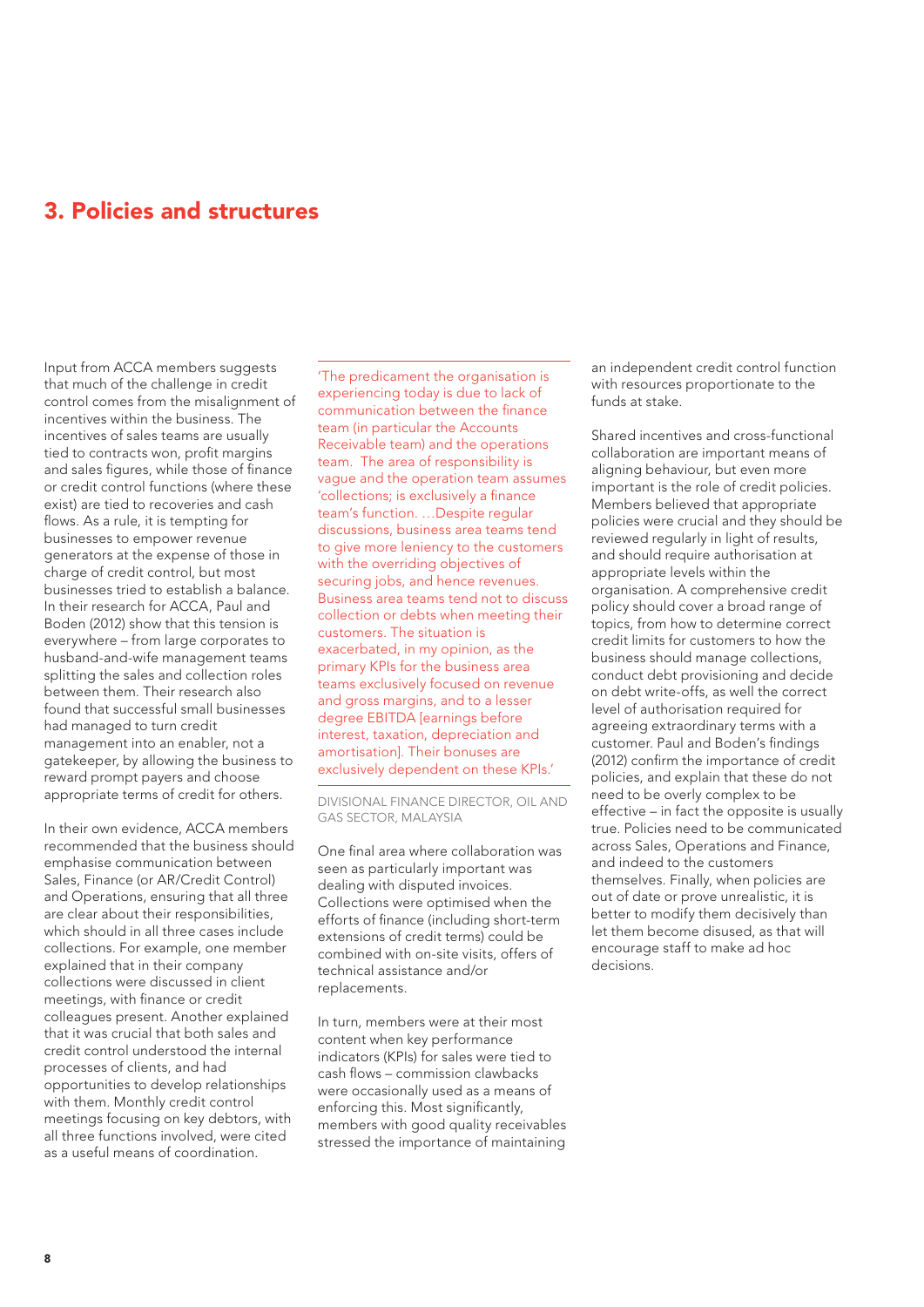'In the last six to seven years when financial problems became acute for many companies we empowered the credit control department by transferring personnel with specific skills from other departments of the [finance function]. Also, we improved our internal procedures by establishing credit control meetings every month to which participants are the sales director, the credit control manager and, as a minimum, two executive members from the board of directors.… We tried to help customers facing financial difficulties by changing their credit terms. The most common way was by agreeing with them to pay cash for new deliveries and for the old balance to be repaid in one or two years. Of course changing credit terms also resulted in a change in pricing.'

CHIEF ACCOUNTING OFFICER, FOOD PROCESSING COMPANY, GREECE

A number of members also said that their companies carried out comprehensive due diligence on customers before raising or removing their credit limits. While 'due diligence' is a very broad term, the most commonly cited elements involved commissioning background checks on directors, buying annual credit reports from third parties and using databases of media mentions and court decisions. Many suppliers implicitly or explicitly blacklist late-paying customers, and well-connected businesspeople will routinely have informal access to this information as well. Due diligence might be moderately expensive, but it was seen as a good investment when preparing to deal with large companies or government buyers – since the supplier would have little leverage on

its customers and it would be difficult for the firm to extricate itself from these relationships.

'In my sector, most coal mines are controlled by state-owned companies, and thus hold big bargaining power when deciding the business contracts; any post-contract receivable control policies would be useless. So it is only prudent for us to carry out investigations into these clients beforehand. Normally we ask questions of these companies' current suppliers, such as whether there are any late payments outstanding, and the frequency with which these occur. As for other, smaller clients, we insist on a payment in advance policy because the geographic locations of coal mines in our country are scattered and it would be financially impossible to take any useful follow-up actions when late payments happens.'

FINANCE DIRECTOR, COAL MINE INSTRUMENTS COMPANY, CHINA

Finally, prompt payment discounts were contentious when demanded unilaterally and with little notice, creating what Paul and Boden (2012) call 'effective late payment', but generally speaking they were often seen by members as a useful tool for suppliers. If planned carefully, they need not represent a discount at all from the supplier's point of view, but rather a cross-subsidy from late payers to prompt payers that effectively corrects for differences in the cost of working capital.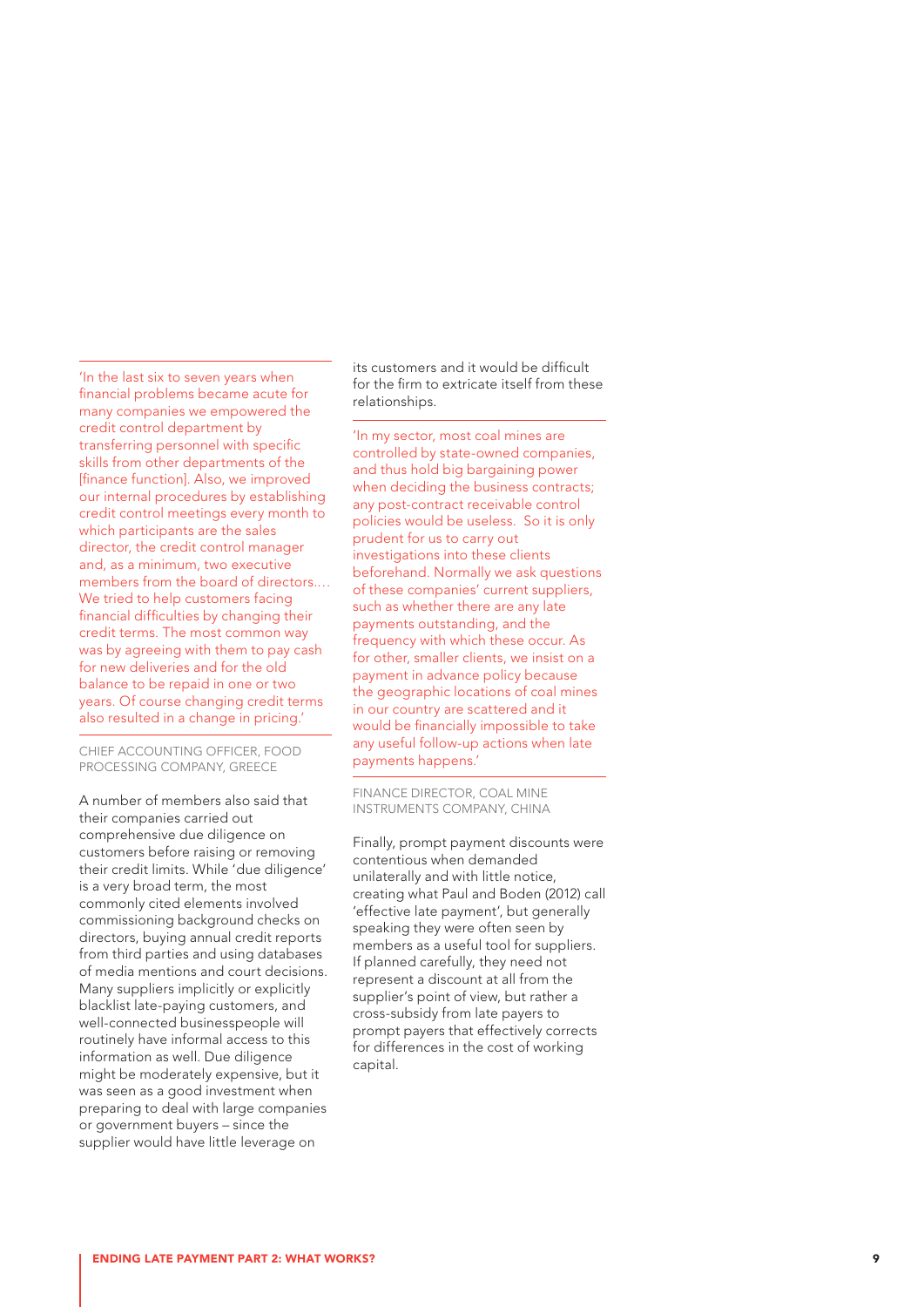## <span id="page-9-0"></span>4. Dealing with uncertainty

Cash flow management and forecasting are essential disciplines for businesses, for the purposes of both financial management and raising finance. Yet late payments can complicate forecasts by introducing an element of uncertainty over which management has little control.

Making informed cash projections usually starts with ageing debtors' reports; these can break down each customer's outstanding balance into groups of invoices according to the amount of time elapsed since the customer was invoiced, allowing management to rank customers according to risk and in each case apply different assumptions about the likelihood of prompt payment and recoveries. Ageing reports are usually communicated to sales and operations teams, and are also used to distinguish between the merely late and the doubtful; here the assumptions used may vary dramatically. Businesses applying a conservative definition will flag up payments overdue by as little as 30 days as doubtful, but in countries where late payment is endemic, 180 or even 360 days would be used as the cut-off point.

Occasionally, some suppliers would use ageing debtors' reports not in order to forecast inflows but to engage in duration-matching – essentially ensuring that accounts payable were delayed enough to offset the impact of late payment. This common practice can be helpful to individual businesses, but it is likely that it also helps exacerbate the systemic effects of late payment.

A reasonably resourced finance or credit-management team will generally prepare a receivables analysis and an analysis of customers' payment histories on a regular basis, though typically high-value customers will receive the most regular treatment – for instance,

one member explained that their company prepared monthly reports on all customers but weekly ones on major customers.

Such analyses can then inform bad debt provisions and cash flow estimates, the frequency and depth of which varies according to resources and need. Cash flow forecasts themselves are typically weekly, are updated on a regular basis, and can look one or two years ahead, hence bad and late debt forecasts are applied against these. Estimates of overdue payments are prepared less frequently, typically on a monthly basis and as part of the management accounting process, and forecasters use these to adjust future cash inflows downwards, in order to allow for bad debt. In members' evidence, this 'haircut' would be determined based on individual customers' histories, the credit manager's experience of past defaults, feedback from colleagues involved in collections, but most of all from information gleaned through direct and regular contact.

'By definition, theoretical collection plans will not work in South Asian countries…Very few companies are paymasters and the majority of SMEs' funding is from the lead and lag of payments. Therefore projections are prepared based on historical records and on industry knowledge such as the seasons of the industry. For example, in the media industry credit periods extend up to 90 or 120 days, but during seasons such as the New Year in April and Christmas in December, customers may pay in advance in full for reservation of your slots. Bill discounting only started in Sri Lanka a few years back, but it is with recourse and there is no absolute assurance of recovery.'

HEAD OF GROUP FINANCE, MEDIA COMPANY, SRI LANKA

Since late payment is ultimately at the customer's discretion, it is important not to overstate how predictable it is. 'Rules of thumb' are used widely. One respondent, for instance, explained that their forecasts always began by assuming that 20% of receivables would be paid late. Another assumed that 3% of receivables would eventually have to be written off – both not too far off from the regional averages reviewed by Atradius (2014). Whatever the rule of thumb used, the estimate can subsequently be revised on the basis of actual information; the benefit of this treatment is that it creates a useful conservative bias and places the onus on finance to confirm that payments are indeed likely to be received. External information can also be used to inform rules of thumb. One member explained that the trend in non-performing loans (NPL) in the financial sector was used along with the firm's actual rates of late payment in the previous year in order to develop assumptions about overdue payments.

Where resources were scarce or customers were atypical, purely ad hoc provisions based on direct, informal knowledge, were not unheard-of either; these need not be inferior to any other method, but do require regular monitoring and updating. To ensure adequate feedback, and regardless of how late payments and bad debt were forecast, businesses checked the robustness of credit policies by defining a level of 'tolerable' variance from cash projections, which would trigger a review of policies.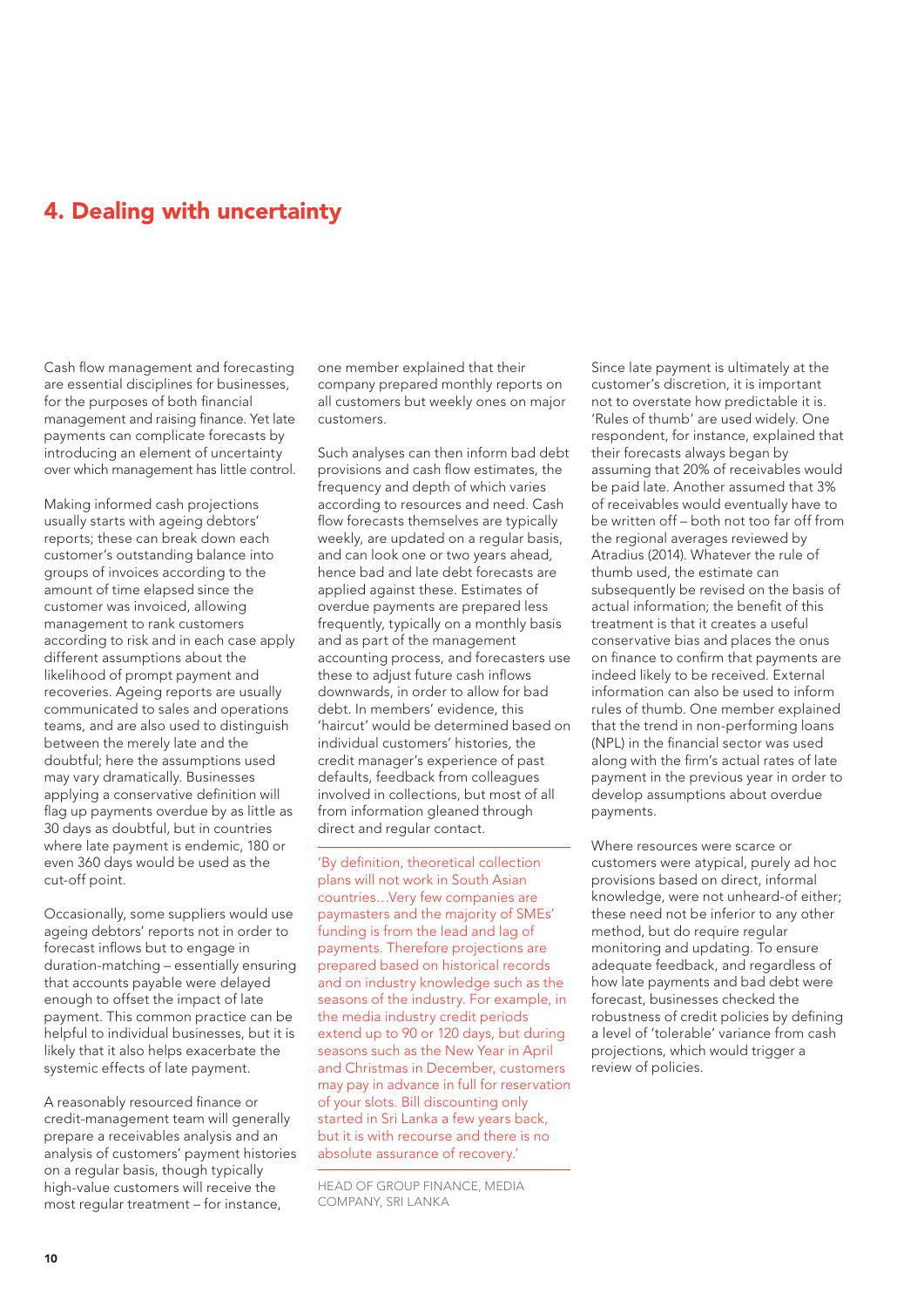## 5. Core business practices and late payment

Most members believed that allimportant business relationships should not be left to chance, but, rather, treated as major operational priority. Members spoke of involving multiple directors to maximise the social collateral behind the relationship, and ensuring monthly meetings, not including social occasions, to cement the personal touch as well as gather up-to-date information on customers. This is a labour-intensive and timeconsuming approach, which at least one member admitted was hard to justify when working with smaller customers – hence their preference for larger businesses.

Credit terms are, in the end, contract terms and thus contract design is a first line of defence against late payment. At the most basic level, members stressed the need for clarity of wording, eg the terms of credit themselves or the precise dates from which credit terms apply. Members recommended adding clauses entitling the supplier to invoice for penalty fees or statutory interest automatically in the event of late payment, and language ensuring that the supplier can hold lien on goods sold and retain ownership of them until they are paid in full; this should give the supplier the legal right to reclaim unsold stock in the event of late payment. As a rule, suppliers should also reserve the right to withhold delivery of new orders or warranty on old orders until they have been paid in full. Especially in the case of international transactions, the actual modes of payment should be specified in writing, favouring methods such as letters of credit and bank guarantees, as opposed to bank acceptance drafts, which one member explained incur higher costs when discounting or holding to maturity.

Despite all these options, late payment was still a fact of life for many businesses. One way to deal with it was by managing exposure to individual clients and sectors. This could involve diversifying the firm's income across customers and product lines, or choosing to do business only with major paymasters or with large, stable companies.

Efficient administration is an important tool in the cause of avoiding late payment. Members insisted on the value of not only understanding the customer's systems, invoicing in the correct format, and knowing the individuals in charge of payments, but also invoicing and communicating demands early, accurately and at predictable intervals – starting ahead of the date when payment was due and increasing in frequency. Many members argued that 'staying on top' of projects and customers in this way increased their chances of prompt payment, and some reviewed their billing processes annually to ensure that appropriate pressure was being applied.

One respondent noted that accounting software allowed scheduling and automation of many invoicing- and collections-related tasks, removing any excuses for poor management – an attitude that the accountancy profession should arguably champion. Using collections agencies was also seen as a convenient ways of professionalising collections, although Paul and Boden (2012) warn that businesses should be careful to maintain ownership to the actual commercial relationships at all times.

Finally, the use of supplier relationship management (SRM) systems was cited both by suppliers and customers as an important tool in preventing late payment and alerting customers to suppliers potentially put at risk by their credit policies. Supplier relationship management (SRM) systems, especially when they involve electronic invoicing facilities, can provide greater visibility of the status of invoices and remove at least some of the incidence of administrative errors that slow down payments. Academic research also points to the potential for supply chain coordination to limit defaults and late payment. Simulations by Xu et al. (2010), for instance, show that information sharing and vendor-managed inventory systems can reduce systemic risk in the supply chain, but require some element of cross-subsidy since market participants will not always have a direct incentive to invest in them.

'Normally, the main focus in our contracts is the payment terms and credit period, which in most cases is 45 to 60 days. However, to avoid any cash flow issues we always opt for the one-month advance equivalent to PO value for any particular month. This not only gives me strong foundations to start any project but increases my confidence in the customer as well. Our customers have also introduced an online SRM payment system, which generates timely POs and E-Invoices to facilitate payments on time. In dire situations, I can go to the board and request a shareholders' loan.'

GENERAL MANAGER FINANCE CNL, TELECOMS COMPANY, PAKISTAN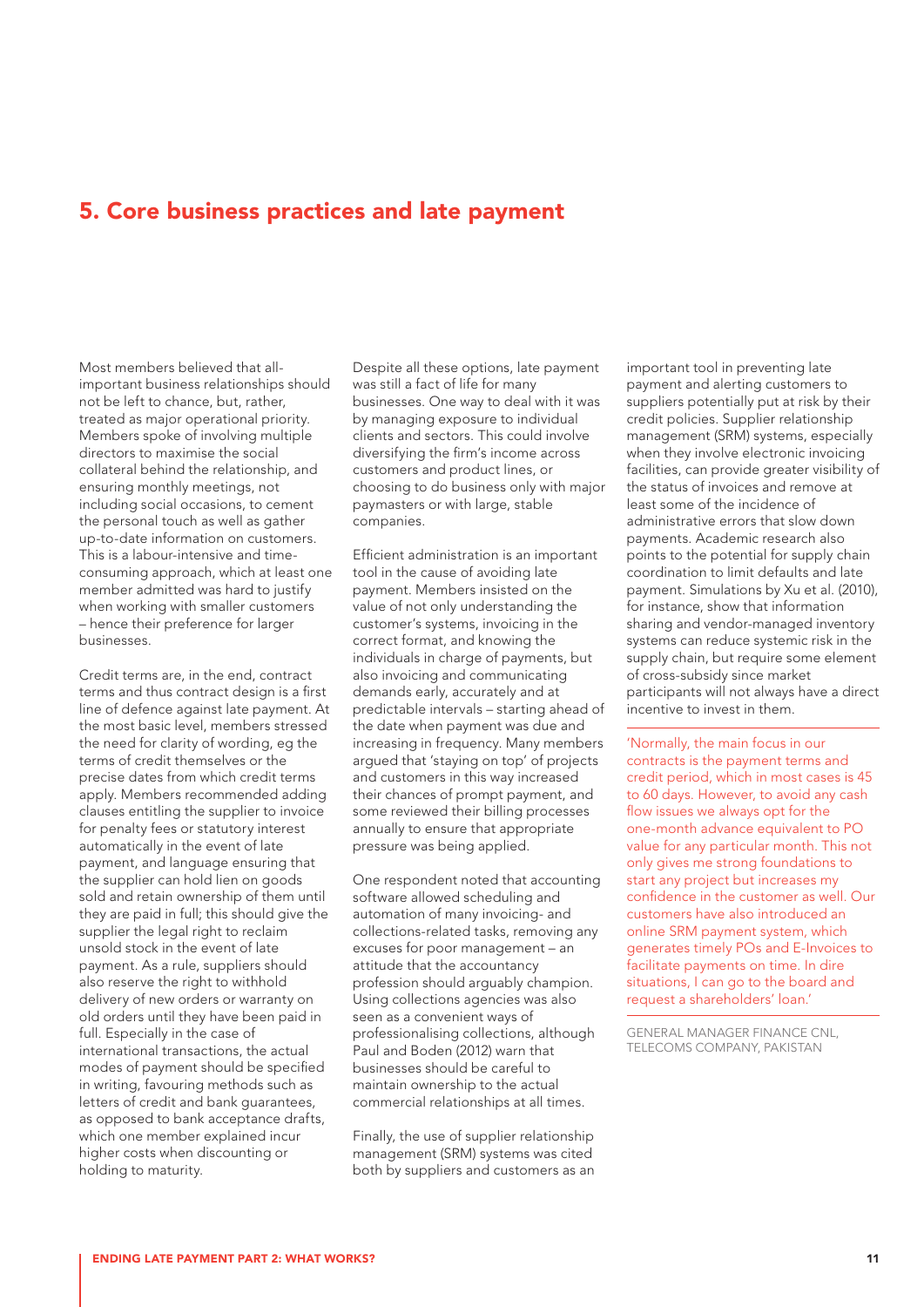## <span id="page-11-0"></span>6. Doing right by suppliers

Although late payment makes headlines, many buyers positively strive to pay promptly, using it to secure preferential access to good suppliers and keep their supply chains healthy and competitive.

'We aim to pay suppliers and subcontractors promptly at all times as we feel it gives us a competitive edge when competing for supplier/ subcontractor resource over larger competitors who can offer larger contracts but are known to pay late. We're generally a cash-rich business and continuity and reliability of supply is far more important to us than holding onto cash. This enables suppliers in financial difficulty to tender for work with us safe in the knowledge that they can rely on payment.'

GROUP FINANCE MANAGER, RESIDENTIAL PROPERTY DEVELOPER, UK

Just as suppliers claimed that they would be able to tell when customers had difficulties, most respondents stressed that they would be able to understand when their suppliers are in trouble, using regular contact opportunities to raise red flags. Not all agreed, however, and research confirms that this is not always the case. Finley (2008), for instance, warns that major buyers will tend to concern themselves most about their largest suppliers, particularly their total spend, those with the most volatile prices, those causing the most problems, or simply those that the individual procurement professionals understand best.

'If a key supplier were facing difficulties we would know by word of mouth or by the supplier being unable to meet its obligations and wanting to be paid before the due dates or demanding cash payments…also if the company starts changing their names and business premises without a good reason we will be concerned with that and investigate. We […] always try not to rely too much on one key supplier so that our operations are not affected by them failing to supply us. We are always looking out to get alternative supplier who can supply us with materials and goods of the same quality and more importantly at lower prices.'

ACCOUNTANT, FACILITIES SERVICES COMPANY, KENYA

'We would not normally know if a supplier was having financial difficulties unless they advised us of the same. However, we always have different suppliers form different countries to ensure that we do not face any difficulties in case we have problems with any one supplier. We have at least 3–4 suppliers for the same item to ensure trouble-free operations. We haven't had any such problems with a supplier but we have had one of our customers going out of business because he was not paid by the main contractors. We ended up losing money as a consequence. Normally, we provide for such eventualities as a general policy.'

GROUP FINANCIAL ADVISER, DIVERSIFIED GROUP, SAUDI ARABIA

Members were quick to identify risks associated with supplier failures, which involved delays and cost increases as well as compromises in quality, and one could even point to the fallout from a supplier failure caused by late payment further up the supply chain.

Nonetheless, while most suppliers prioritise protecting themselves from defaults, most customers prioritise continuity of supply. The result is that businesses, especially larger or betterresourced ones, will have multiple suppliers that they evaluate and keep on stand-by; this way of protecting supply has the unfortunate side effect of further reducing the bargaining power of suppliers, potentially feeding the dynamics of late payment.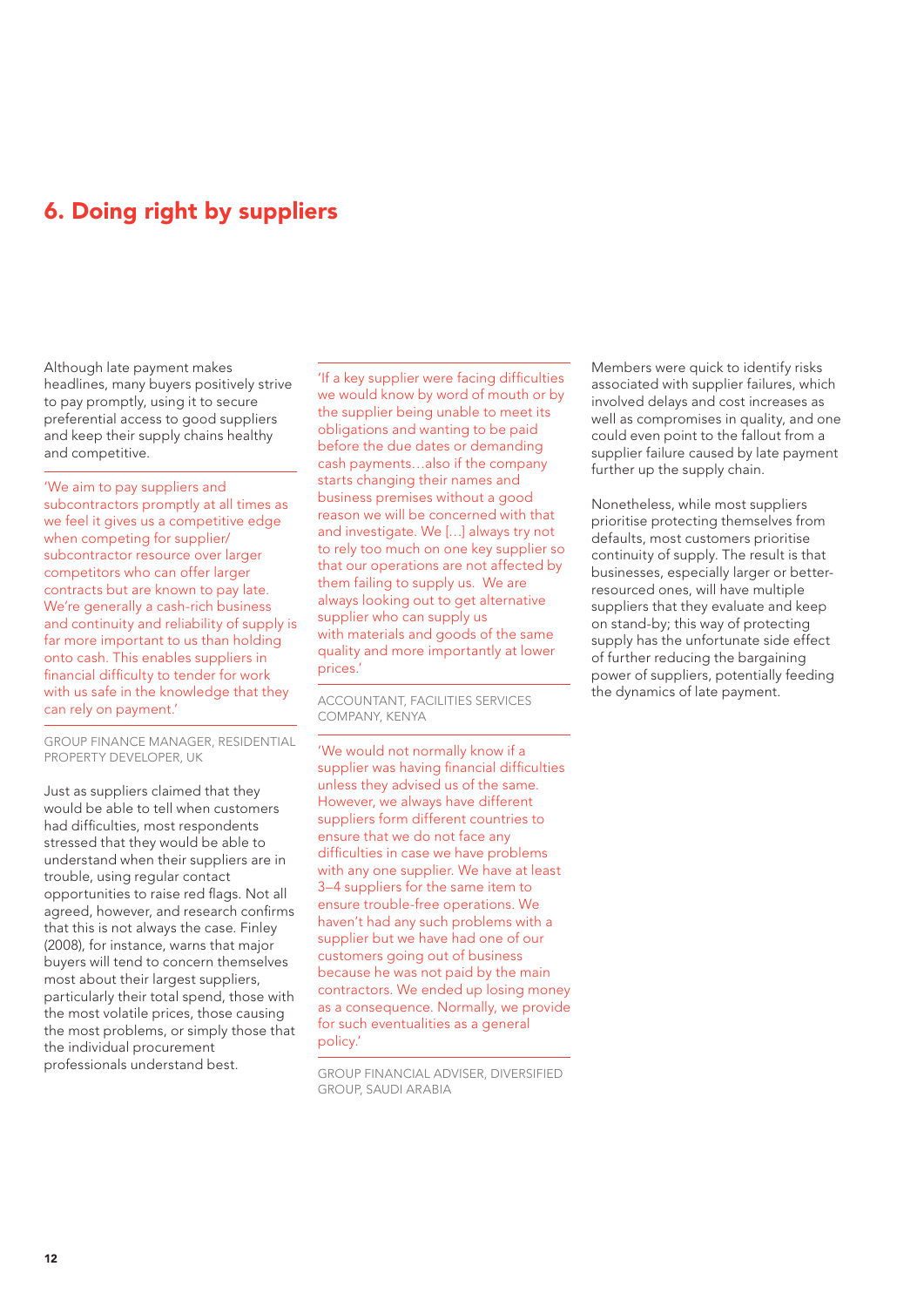### <span id="page-12-0"></span>7. Cash pools, directors and alternative finance

According to the ACCA members interviewed for this review, larger suppliers with group structures and well-resourced finance functions have a key advantage over SMEs in preparing for and dealing with late payments, as their treasury management teams (or regional sub-teams, in very large firms) are tasked with preparing strategies for covering defaults and other short-term working capital requirements. Most importantly, different parts of the business can tap into a shared cash pool, or at least borrow from it at a cost. This support is not given lightly – one member explained that only whollyowned subsidiaries could tap into the group's cash – but as long as the group's income is sufficiently diversified, such a strategy offers a great deal of protection. Because of this facility, some of the larger businesses responding to ACCA's call for evidence reported that their finance functions do not treat late payments as a cash flow issue at all, but rather one related to profit and loss.

In smaller businesses, this is not an option; finance providers must provide the same safety net, with less certainty and at a higher price. When in plentiful supply, financing and insurance options can provide this safety net, swapping the cost of late payment for the more predictable costs of financing working capital. Many members giving evidence reported having short-term borrowing facilities on standby and reviewing them regularly to ensure that they would be well able to accommodate a substantial late payment or default. Other members explained that directors' loans offered a similar safety net – but the onus would then be on directors to diversify their own income and the pressure on the finance function to anticipate late payment and bad debts would be greater.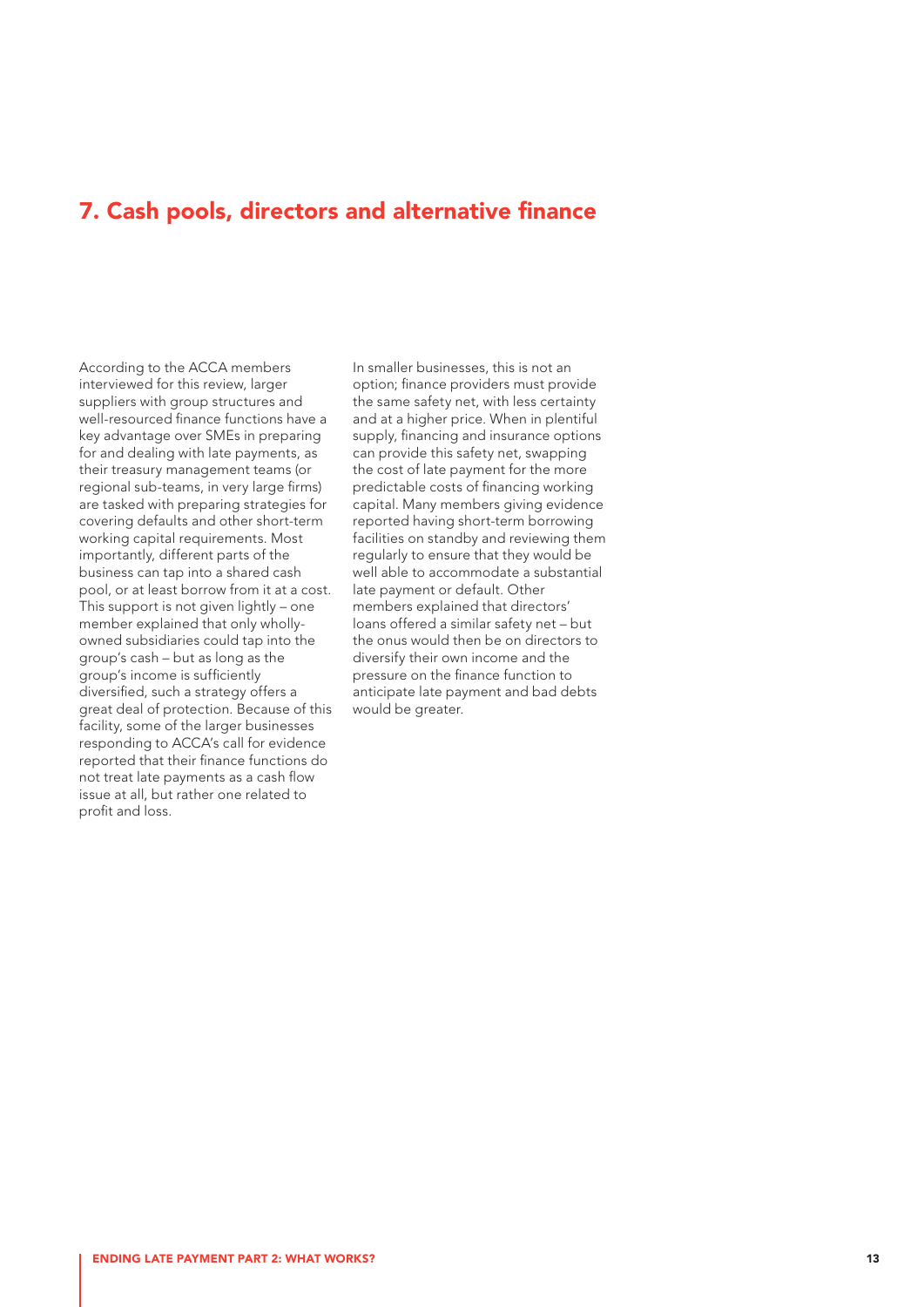## <span id="page-13-0"></span>8. Neutralising late payment

In the short term, late payment is a fact of life for many individual businesses with limited bargaining power and resources. For many of these, especially when their customers are not default risks, it makes sense to swap the risks associated with late payment for higher operating costs or a higher cost of capital: making late payment a cost of doing business. As a rule, this is possible by improving the transparency of receivables, raising finance against them, insuring them, or some combination of these three. About 8% of ACCA's global membership is involved in securing finance for businesses in this way – about a quarter of all members involved in raising finance at all (ACCA 2014b).

The global trade credit insurance market generated about \$10.6bn in premiums in 2013 (Swiss Re 2014), with emerging Asian markets driving all the industry's rise in penetration (premiums to GDP) over the 10 years to 2013 and most of its growth – at an extremely high annual growth rate of 38%, compared with 7.6% globally. This market is notoriously concentrated, with three private insurers (the firms Euler Hermes, Atradius and Coface) accounting for 56% of all premiums globally in 2013. A fourth, the Chinesegovernment-owned Sinosure, accounted for another 22% through its near monopoly of the Chinese market.

Overall, the insurance industry dampened the impact of the 2008–9 financial crisis only marginally. Faced with a doubling in the value of claims year-on-year in 2008, insurers reduced cover drastically or withdrew it altogether. Trade credit limits fell by 18%, against a 23% drop in actual trade, while state-owned credit insurers' share

of short-term credit limits jumped from 15% pre-crisis to 28% in 2010 (Swiss Re 2014). Since then, however, the industry has rebounded and become more flexible, more often offering noncancellable credit limits or insurance of individual buyers (or groups of such, as opposed to a firm's entire order book). New major sources of information on trade credit risk, such as the ICC Trade Register (ICC 2014), are likely to spur further growth and innovation and help new providers enter the market.

Meanwhile, with volumes of over €2.2trillion in 2013 and growth of around 13% a year between 2009 and 2013, the global factoring market is both mature and fast-growing (ICC 2014a). Growth is being driven primarily by cross-border financing, which has, since 2009, grown twice as fast as domestic factoring, and by the growing entry of commercial banks into the sector. Unlike credit insurers, factors saw a once-in-a-lifetime opportunity in the recovery from the financial crisis of 2008–9, with global volumes growing by 57% between 2009 and 2011 as bank lending retreated and banks shifted from unsecured lending and overdrafts to invoice discounting and factoring. Europe dominates the global factoring market with 60% of advances, with Asia a distant second at 27%.

Yet factoring and invoice discounting in particular can carry a stigma in many industries as the mark of a failing business, while many buyers, including in the public sector, strongly object to having their invoices used in this manner – and many around the world place bans on assignment of their invoices. Appropriately, the UK government was consulting, as of late 2014, on making such bans null and void in private sector business-to-business contracts in the UK (BIS 2014b), having only removed such requirements from its own contracts in 2008.

Supply chain finance is a much younger industry, and is growing much faster, particularly in Europe and the largest emerging markets (Demica 2012). The ACCA Global Forum for SMEs (2014) predicted growth of at least 20%–30% a year for the industry in its recent review of financial innovation, while research commissioned by ACCA (Camerinelli 2014) found a potential \$255bn to \$280bn saving available through reverse factoring. While buyers would stand to benefit most, capturing about 35% to 50% of these savings, another 25% to 45% could accrue to suppliers as the difference between discounts offered and financing costs avoided. Significant examples of supply chain finance initiatives highlighted by the Global Forum for SMEs (2014) included Mexico's Cadenas Productivas, backed by the state development bank Nafin, or the Global Trade Suppliers Finance (GTSF) programme supported by the International Finance Corporation (IFC). A key uncertainty holding back the growth of the industry is the accounting treatment of receivables under supply chain finance – particularly whether they should be treated as the buyer's debt to the financial institution involved (Sodhi and Dalla 2012).

Anecdotally, it appears that the growth of both factoring/invoice discounting and reverse factoring has been driven substantially by the pressure on banks from rising capital requirements, and the pressure on supply chains from a lack of financing for smaller suppliers. Sensing a rare growth opportunity, many banks may have entered the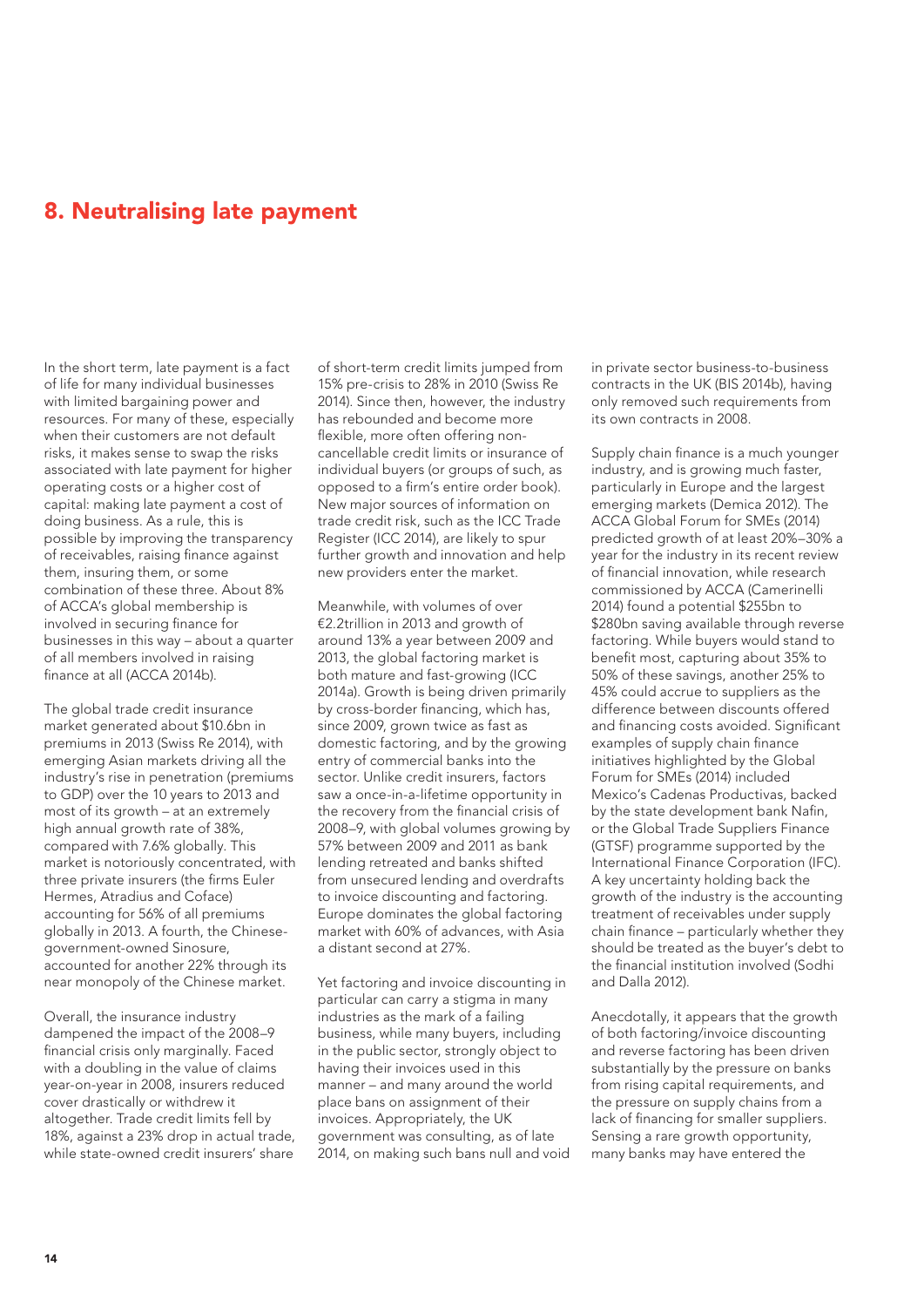market without necessarily having the expertise necessary for this (Quinn 2009).

That said, when implemented correctly, such options provide more than a safety net to suppliers. Among the ACCA members who provided case study material, users of trade credit insurance and factoring often saw as much value in the additional expert credit management resource included in these services as in the insurance or financing themselves. Raising finance through insured receivables can yield even greater results, at a price. Despite high levels of user satisfaction, access to such services could be limited in developing countries, and might require collateral or other concessions, or otherwise be prohibitively expensive.

One key technology that could act as an important enabler of supply chain finance is also growing fast, keeping pace with the growth of supply chain finance itself. E-invoicing globally is growing at around 20% a year, and as of 2013 it accounted for over 8% of all business-to-business and business-togovernment invoicing worldwide – about \$170bn (Koch 2014).

By making the status and progress of invoices transparent to suppliers, finance providers and buyers at once, e-invoicing can remove a great deal of the uncertainty and administrative errors surrounding payments, thus helping avoid some kinds of late payment and improving suppliers' access to finance. In Europe, prompt payment ranks highly (third of nine) among industry motivations for

embracing this technology (ACCA 2012) and unsurprisingly, many of the countries leading the fight against late payment, such as Denmark and Finland, are also frontrunners in the adoption of e-invoicing. Furthermore, ACCA's research among UK SMEs (ACCA 2014a) suggests that small suppliers using e-invoicing have a much better chance of securing alternative finance (usually invoice discounting) when offered adverse terms on overdraft facilities by their banks.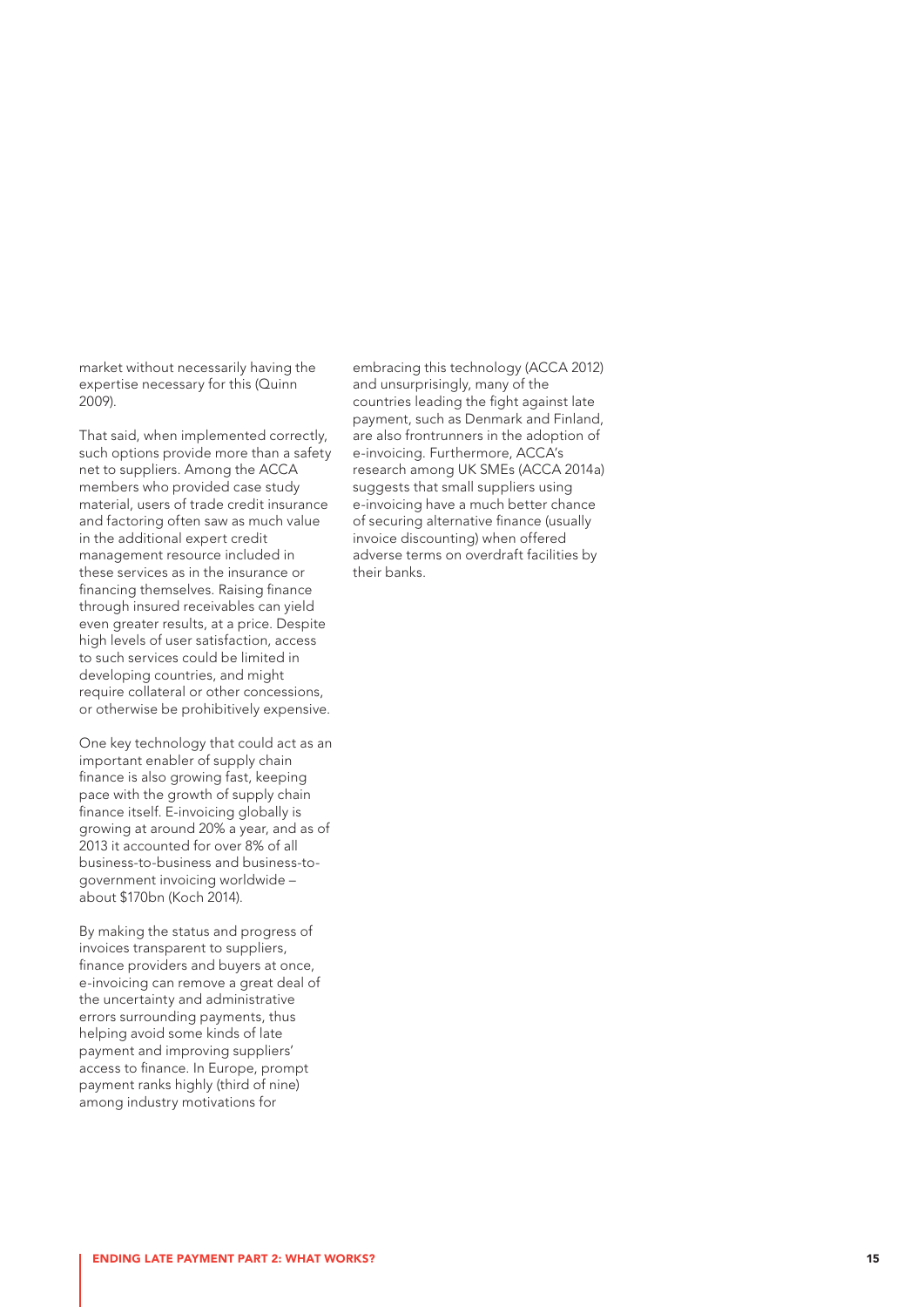## <span id="page-15-0"></span>9. Legislating against late payment

States around the world try to regulate trade credit – both in the fundamental sense of enforcing contracts through the judicial system and in the sense of imposing maximum credit terms, especially in contracts between government and businesses, or giving suppliers the right to claim compensation from late-paying customers.

The 2011 EU Late Payment Directive, which was transposed into national law in the EU member states between 2012 and 2013, is perhaps the most widely applied regulation of this kind, but many countries have similar legislation in place. Very often, late payment laws apply specifically to government agencies or to particular sectors involving complex supply chains – specifically construction – with a view to protecting subcontractors as well as prime contractors. Late payment laws specific to such sectors are actually more common than blanket late payment legislation, and can be found, eg in the US, Australia, New Zealand, Ireland and Malaysia. As of early 2015, efforts were also underway to pass similar prompt payment legislation across Canada, starting with Ontario.

As a rule, late payment regulations can give suppliers and sub-contractors a range of tools against late payment. These may include:

- a cap on the credit terms that can be agreed explicitly or implicitly in a contract, or on the terms that can be agreed without further justification
- a right to statutory interest on overdue payments, charged at a penalty rate
- a right to compensation for costs incurred in chasing and collecting late payments
- access to dispute-resolution mechanisms
- an obligation on prime government contractors to respect agreed credit terms regardless of the timing of payments by the buyer
- an obligation on prime government contractors to pass on the terms of credit agreed with end-buyers and/ or to notify the buyer of any prompt payment discounts received
- a right for government subcontractors not paid on time to appeal to the end-buyer for payment, which may then be deducted from any payments due to the prime contractor
- a right to withhold further services until payment is received
- the voiding of bans on assignment in contracts.

Evidence of success achieved through such regulation, however, is still sparse. Reviews of the EU Late Payment Directive of 2000 (Hoche 2006) and the UK Late Payment of Commercial Debts Act of 1998 (Wilson 2008) found very small increases in prompt payment following the introduction of regulation, despite a period of brisk economic growth and unprecedented access to finance. Hoche (2006) suggested that a change in attitudes might be the most significant impact, with fewer businesses agreeing that late payment is 'part of our [country's] culture'.

ACCA's own figures from the Global Economic Conditions Survey (GECS) allow for a more nuanced analysis of the impact of the 2011 Directive. Although its implementation was followed by a reduction in the incidence of late payment to SMEs throughout Europe, this has almost always been the result of improvements in access to finance and the reduction in the rate of corporate insolvencies (Figures 9.1 and 9.2). Nor does the new Directive seem to have brought payment trends for SMEs closer in line to those for large corporates – if anything the GECS data suggest the two have diverged (Figure 9.3).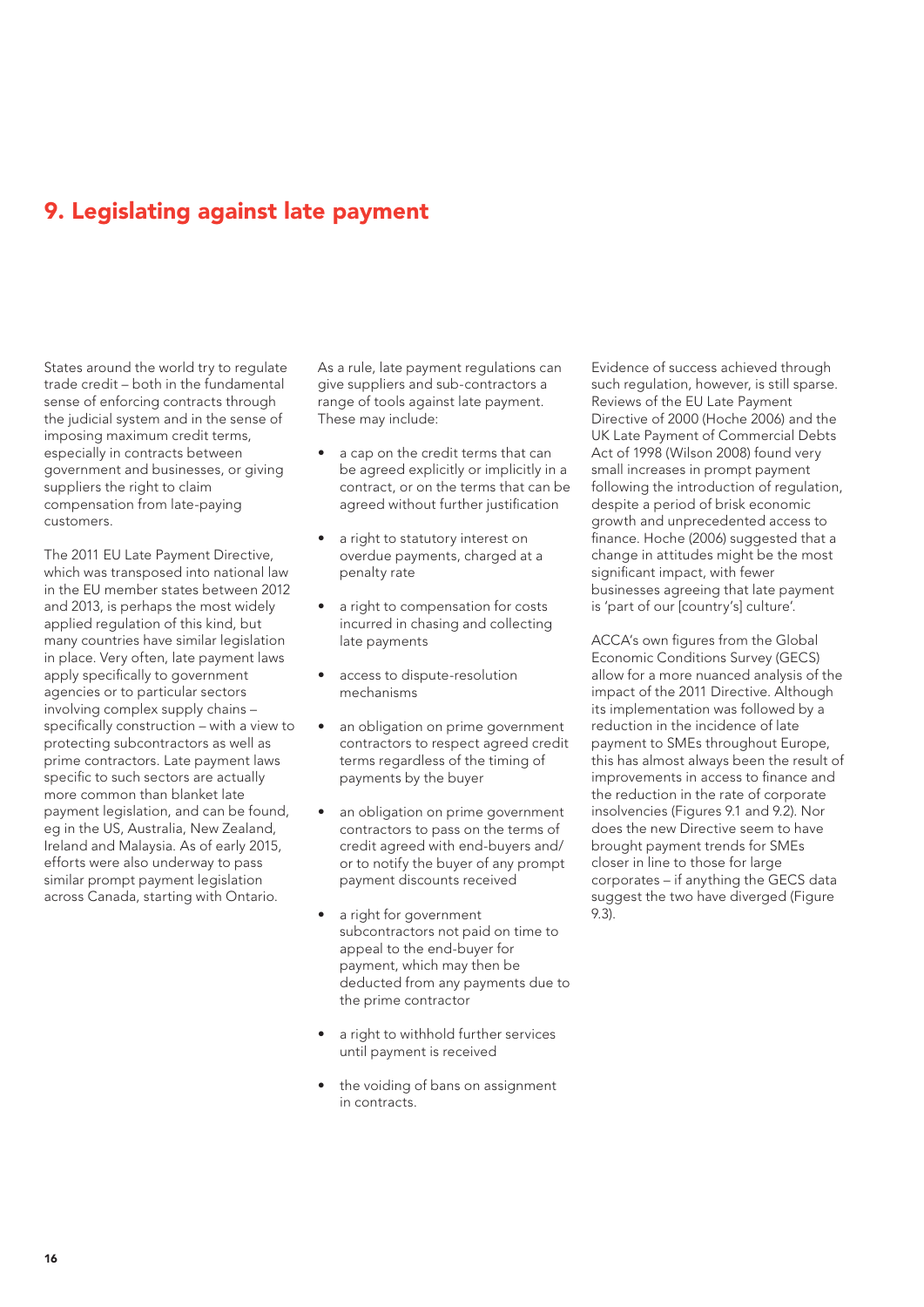![](_page_16_Figure_0.jpeg)

#### Figure 9.1: Percentage of SMEs in Western Europe reporting cash flow challenges

![](_page_16_Figure_2.jpeg)

![](_page_16_Figure_3.jpeg)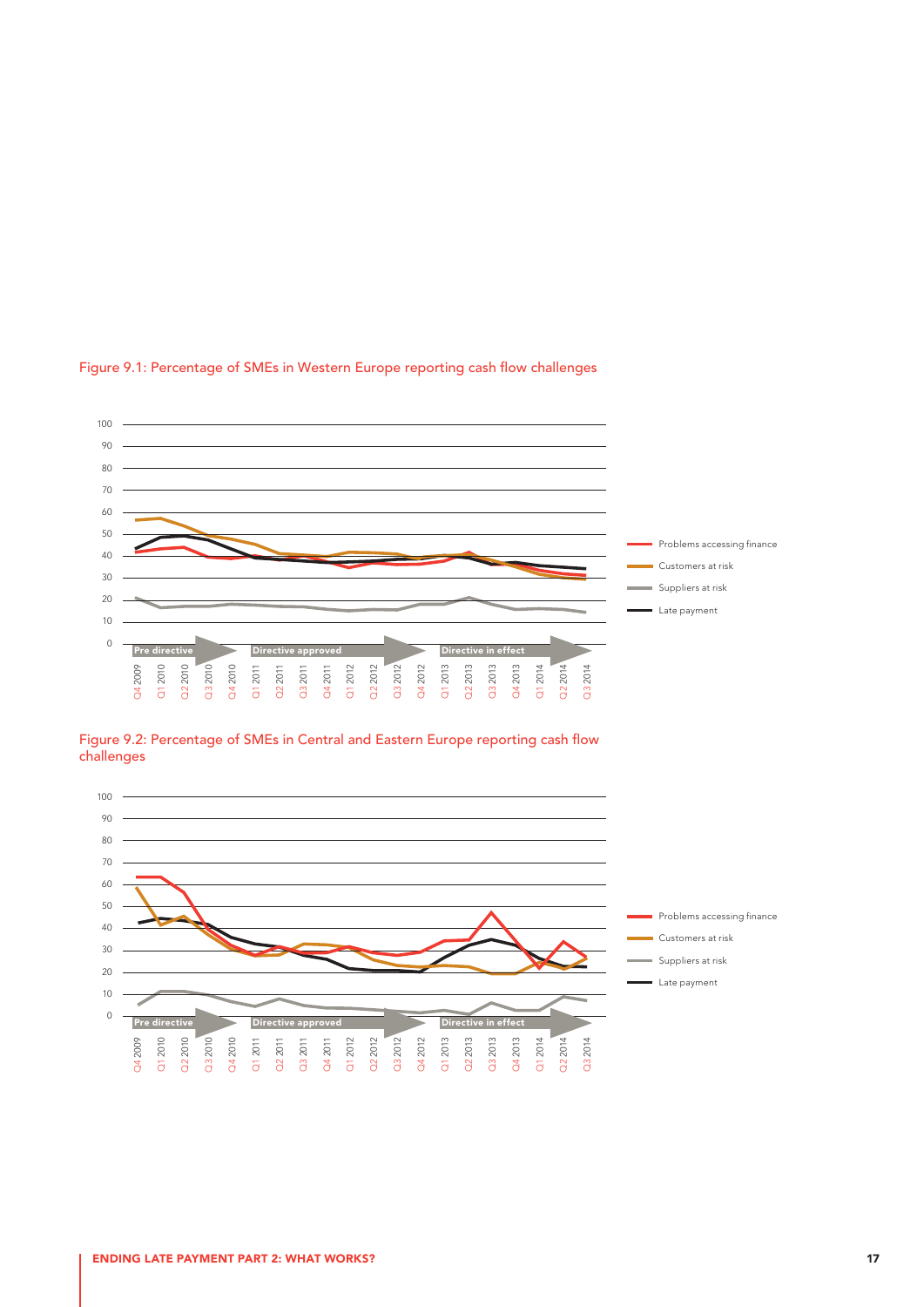![](_page_17_Figure_0.jpeg)

#### Figure 9.3: How much more likely than large corporates are SMEs to report late payment, post-Directive?

Self-regulation is also used in many countries to complement firms' rights under the law. ACCA has long supported, for instance, the UK Prompt Payment Code, administered by the Chartered Institute of Credit Management (CICM) since 2008. The UK code has provided inspiration for prompt or responsible payment codes in South Africa (since 2013), and in Ireland and Italy (since 2014), but with some variation signatories to all four tend to commit to:

- paying within agreed terms
- refraining from retrospective changes to terms
- avoiding changing terms on unreasonable grounds
- providing clear and accessible guidance on payment procedures
- providing and communicating a dispute-resolution system
- giving prompt notice of problems likely to delay payment of an invoice
- cascading good practice throughout the supply chain.

It is not clear how much influence such codes have on behaviour. In the UK, stakeholders have generally supported the code but warned that a lack of enforcement and accountability of signatories as well as a lack of transparency on outcomes can severely weaken its application (BIS 2014a). The lack of proposed limits to credit terms will also tend to revive controversy about such Codes (ACCA 2014). The South African Prompt Payment Code specifies a limit for credit terms (30 days) and even one for dispute resolution, whereas the UK government was consulting on including a similar cap in the UK Prompt Payment Code as of late 2014.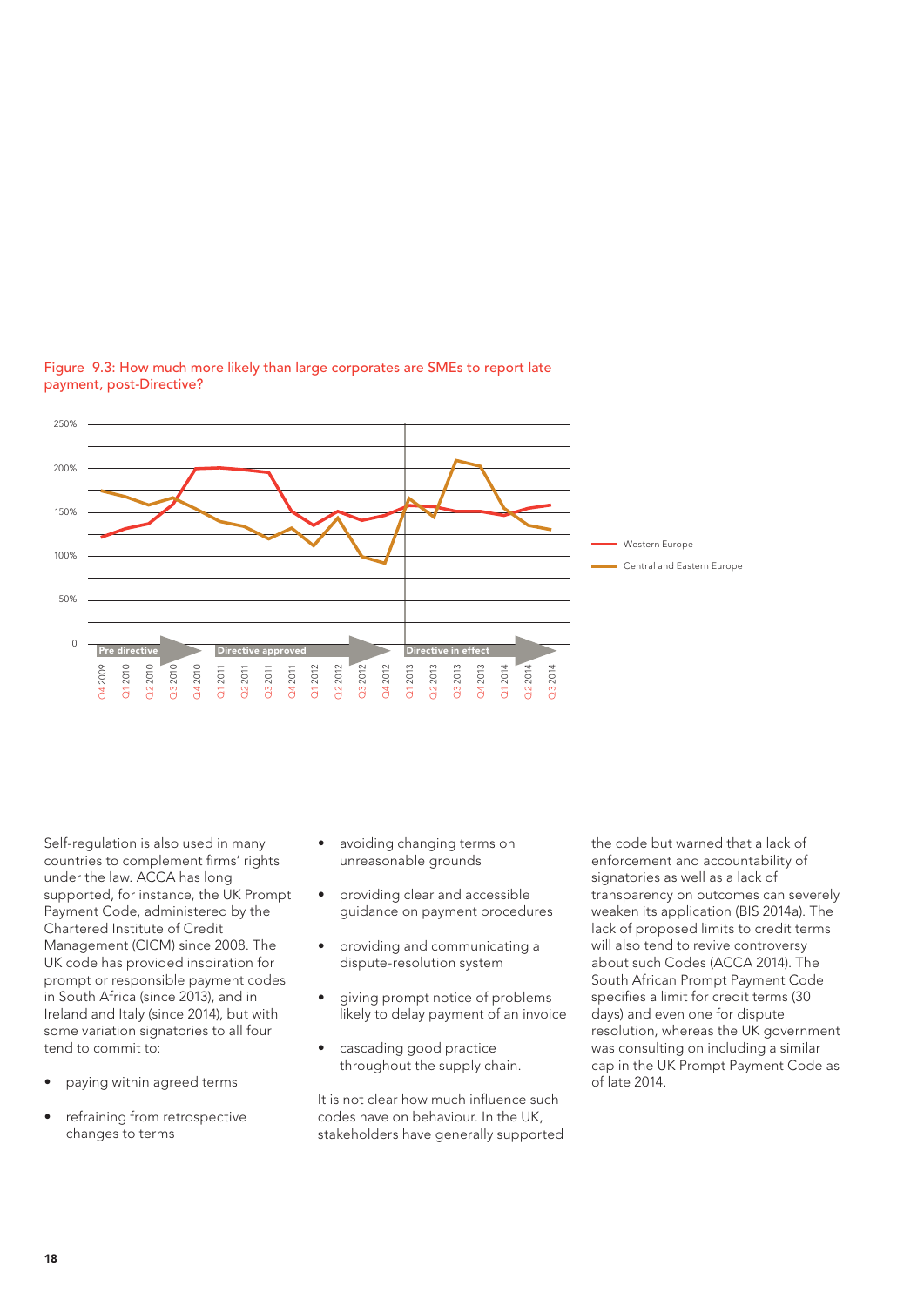On one level, ACCA, supports codes regardless of their immediate impact on payment terms, on the basis that what constitutes good practice must be made explicit to suppliers and buyers alike. Awareness of such codes can build a shared understanding about what regulatory tools can then also be created, and may provide a valuable signalling device for good buyers. ACCA also believes that codes can be strengthened further; for example, stakeholders' input to BIS (2014a) suggests that a range of measures could complement or enhance a prompt payment code:

- a confidential 'whistle-blowing' process
- a record of successful challenges of payment terms
- a register of payments complaints
- an audit scheme for code signatories
- appointment of named 'owners' of the code within signatories
- transparency requirements, including the publication of standard contracts.

#### A QUALITATIVE STANDARD FOR LATE PAYMENT: 'GROSSLY UNFAIR TERMS'

Since what represents 'acceptable terms of credit' is a complex matter, regulators have occasionally sought to appeal to a qualitative standard for unacceptably long terms. The EU Late Payment Directive of 2011 requires that terms should not exceed 60 days unless explicitly agreed between the two parties and provided the terms are not 'grossly unfair' to the suppliers.

Under the Directive, 'grossly unfair' terms can be struck out of a contract by a court, but the onus remains on the supplier, or a representative business body, to make a legal challenge to such terms. For the time being, this option provides little protection to suppliers – there was, as of 2014, almost no legal precedent in Europe to help suppliers establish whether they had a case, and the costs involved in such legal action were certain to be substantial (BIS 2014a).

The Directive does not explicitly define 'grossly unfair' terms, except in the case of contracts requiring suppliers to waive their rights to compensation under the Directive, which guarantees that such terms will qualify as 'grossly unfair'. The term 'grossly unfair' hinges on the civil law concept of 'good faith', which does not directly translate outside civil law

systems but is generally understood to indicate the opposite of opportunistic behaviour (Mackaay 2011). The Directive stresses that all circumstances of the contract must be considered in determining whether terms are grossly unfair, and merely outlines some factors that should be considered. These include, in particular:

- (a) whether the terms represent a gross deviation from good commercial practice and are contrary to good faith and fair dealing,
- (b) the nature of the goods or services in question, and
- (c) whether the purchaser has any objective reason to deviate from the 60-day limit for payment terms. (European Commission 2011)

The UK government consulted recently (BIS 2014a) on stakeholders' understanding of 'grossly unfair' terms, and almost a quarter of responses indicated that a single, economy-wide definition would be impossible. ACCA's response noted that other contract terms, such as where buyers reserve the right to amend terms unilaterally at short notice, or make payment contingent on factors unobservable to or outside the control of the supplier, might also constitute 'grossly unfair' terms.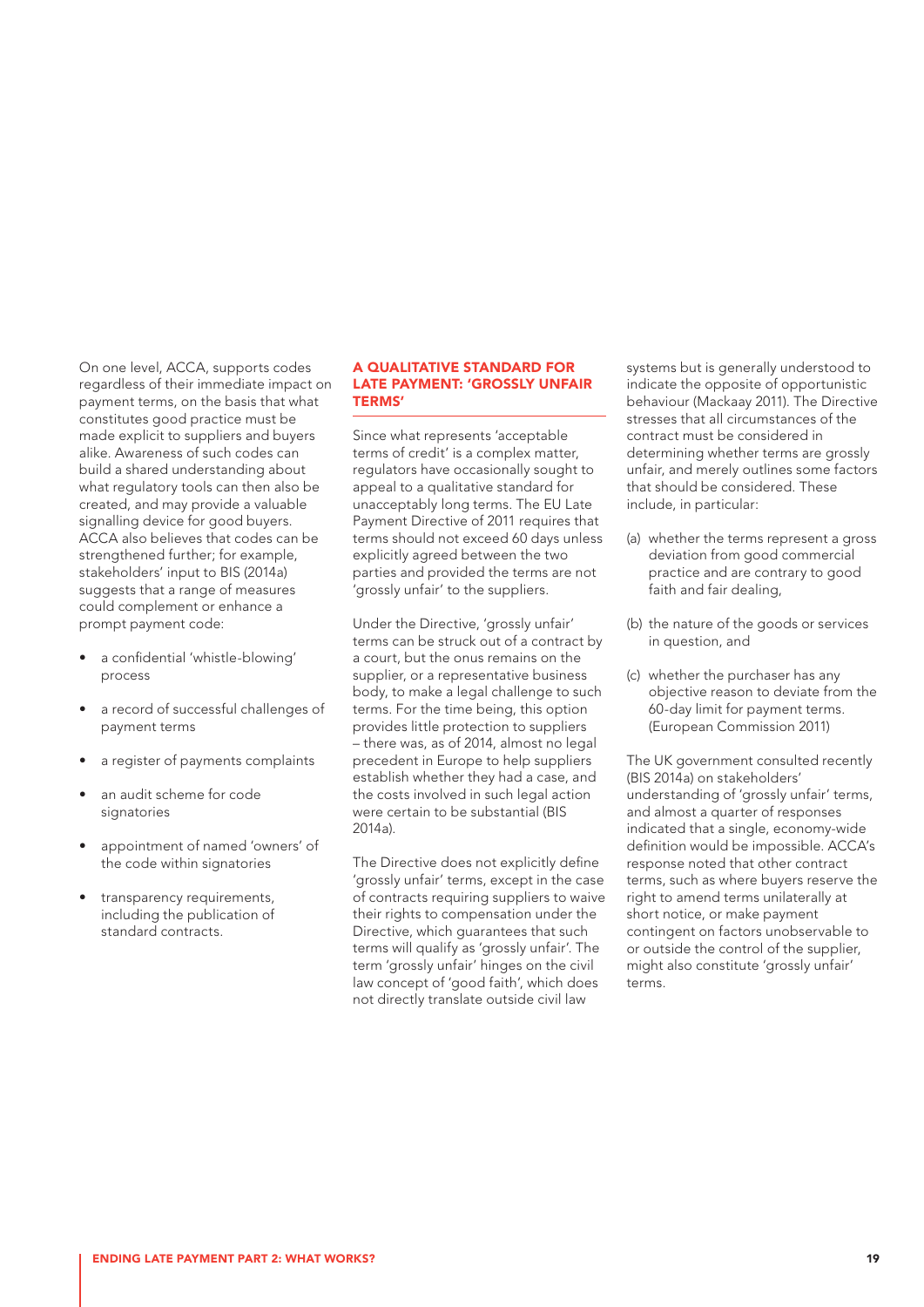## <span id="page-19-0"></span>10. The limits of the law

As a rule, the ACCA members who contributed to this study opined that invoking legislation was not a very promising approach for businesses struggling against late payment. Although threats of litigation, involving both overdue payments and legal costs, were sometimes used as a behavioural nudge, overall, legal action itself was very rare and almost always reserved as a last resort when the relationship with a customer had broken down irreversibly or when the customer was failing.

Clearly, it is difficult to place the onus of triggering a legal challenge on the supplier; members generally argued that customer relationships would be damaged by such actions, which would cost them more money in lost business than they could possibly recoup through prompt payment. The law might offer even fewer options in emerging market settings where debtors are politically influential or government owned – adding political and social implications to the already daunting commercial ones; one member remarked that only a 'truly desperate' firm would take this course.

When it comes to failing customers, members and their companies insisted that they always reserved the right to use all legal means available to them, but noted numerous shortcomings that made the process unappealing. The most common complaint was that the process takes too long to secure any meaningful recoveries and can be excessively complex and expensive for all parties. Administrator and legal fees in particular, could cancel out many of the recoveries in a liquidation. In the best of cases, a first hearing in court might take a month; in the worst, two to three years; either way, the full cash flow implications of late payment would be experienced by the supplier.

These claims are borne out by the World Bank's Doing Business publications (World Bank 2014), which review, among other things, the ease of enforcing contracts and resolving insolvent businesses around the world. As Table 10.1 illustrates, suppliers in key South Asian emerging markets, such as India, Pakistan, Bangladesh or Sri Lanka, have to wait around or over 1,000 days in order to enforce contracts – and only in a few countries can businesses enforce contracts in less than a year; resolving insolvencies takes even longer. Among major ACCA markets, Singapore stands out for the speed of contract enforcement, and Asia-Pacific generally performs well – perhaps explaining some of the region's success in avoiding late payment (ACCA 2015).

Once again, in discussing the options provided by regulations and the law, members drew a clear distinction between late payment by failing customers, and tactical or administrative late payment. Because the law is easiest to invoke in the event that a customer fails, it is particularly unfortunate that legal systems throughout the world provide suppliers with limited protection from creditor dilution – essentially, secured and preferential creditors (including employees) have a legal advantage, whereas a wide range of unsecured creditors, including trade creditors, have to make do with whatever assets are left.

Another, more easily-overlooked shortcoming of the legal approach is caused by the fact that businesses can disguise removable assets – through transfers to business directors and their families or other businesses within a group. One ACCA member remarked that small debtors may be even harder to pursue through the courts than large corporates as it is easier for them to conceal business assets. Movable asset registries provide one answer to this problem, and have been found to improve access to both formal and informal credit significantly (Love et al. 2013).

Strict enforcement does not always make a difference either, if there is no focus on tactical late payment and tactical default. For instance, while one ACCA member in Malawi regretted the fact that issuing cheques that subsequently 'bounced' was not criminalised in Malawi, in Sudan defaulting on cheques is a criminal offence and can lead to a prison term. Another member noted that this has resulted in incarcerations but without proportionate recoveries.

'In our country legislation has made defaulting on cheques when they come due a criminal offence and the debtor can be brought to jail till he settles his outstanding debts, but I don't think this is making any difference to the process of late payment. We end up watching many traders being sent to jail without any money being repaid.'

CHIEF INTERNAL AUDITOR, SUGAR COMPANY, SUDAN

Of course, the fact that businesses might despair of the legal system is no argument for governments to abandon the idea of redress altogether – it is, rather, a call for reform. 'Justice delayed is justice denied', and ACCA members pointed out that such delays can positively encourage late payment. Moreover, governments certainly have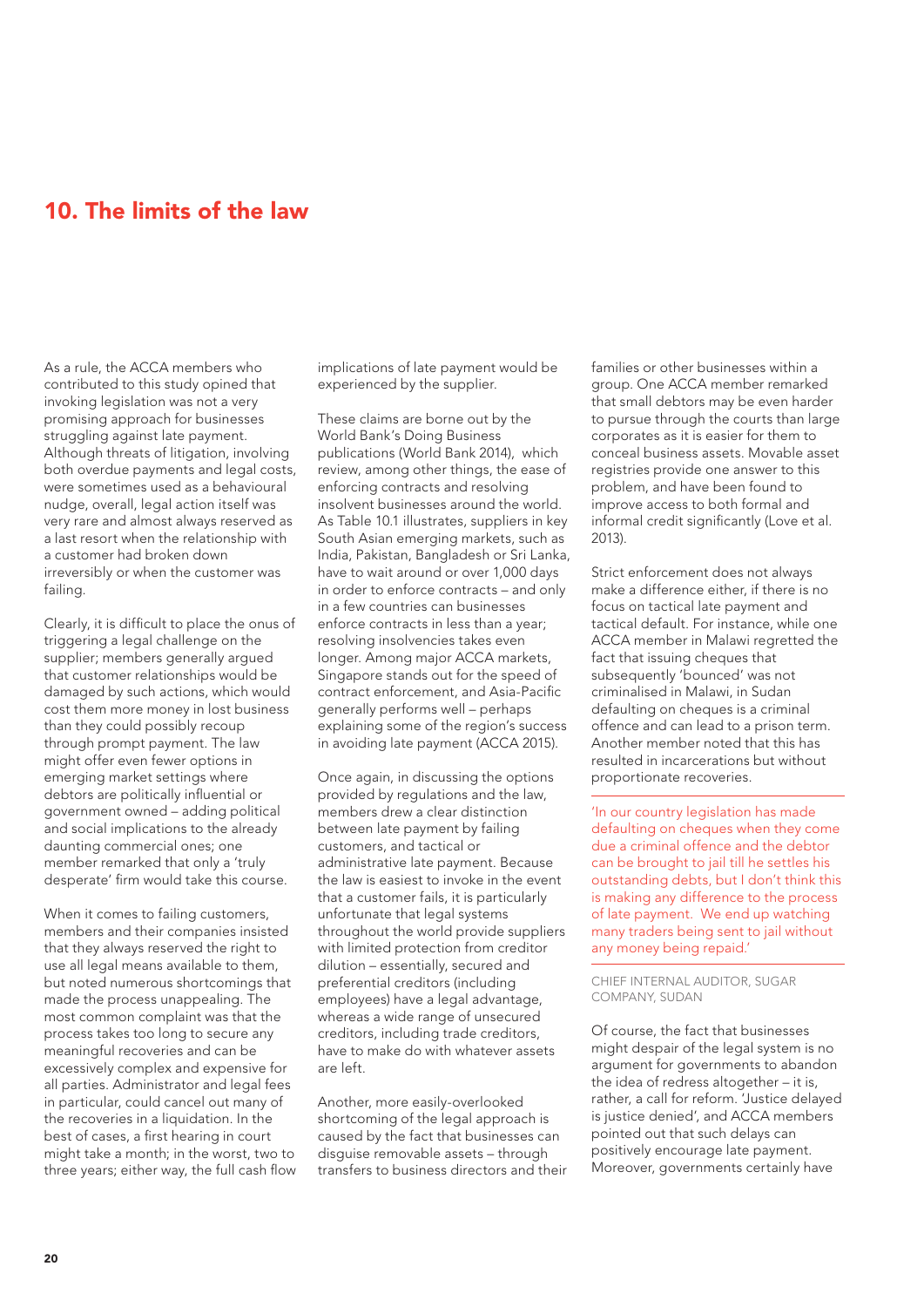been known to make a difference; there is evidence from ACCA members that different legal structures have different implications for the feasibility of claiming late payments. For instance, one member noted how the merger of their country's Arbitrary and Civil-Criminal courts had increased the court backlog and exacerbated the problem. A member in another country noted that the introduction of small claims courts promised some relief from late payment. Arbitration can also often provide a solution; one member, in particular, noted that even with adequate legal protection in place, most cases are settled out of court to avoid mutual embarrassment.

These findings suggest that, regardless of the intentions of lawmakers, regulatory safeguards against late payment are more likely to be used as behavioural nudges or as means of boosting collections against insolvent parties. This needs to be carefully factored into the design of regulation, with more attention dedicated to supporting suppliers in relationships that they wish to maintain.

That said, respondents also provided examples of circumstances under which court decisions can, in themselves, make a difference:

- if they can act quickly to ring-fence the bank balances of the customers on behalf of creditors, before the troubled customers' suppliers withdraw and the business begins to fail, creating a widening cash flow interruption
- if cases taken to court have an immediate impact on customers' credit scores; the downside, of course, is that this creates a disincentive for businesses to report late payments at all, unless reporting can somehow be automated
- • if the courts can approve the use of bailiffs in order to facilitate recoveries; whenever the topic was discussed, members reported significant success and suggested that seeking to use bailiffs was a time-honoured company policy.

Concessions to the first of these rules can be seen in the use of freezing injunctions or the European Account Preservation Order in the EU, which allow the freezing of debtors' accounts under certain conditions, including the posting of collateral by creditors. Such measures have, however, been criticised for jeopardising the continuity of businesses in financial difficulty, and essentially allowing the courts to decide on the viability of a business (R3 2014). A better balance is struck in the US, where any outstanding invoices issued by limited liability companies in the 20 days before a business enters into bankruptcy are treated as administrative expenses of the procedure itself in order to ensure that bad debts do not escalate (ACCA 2013).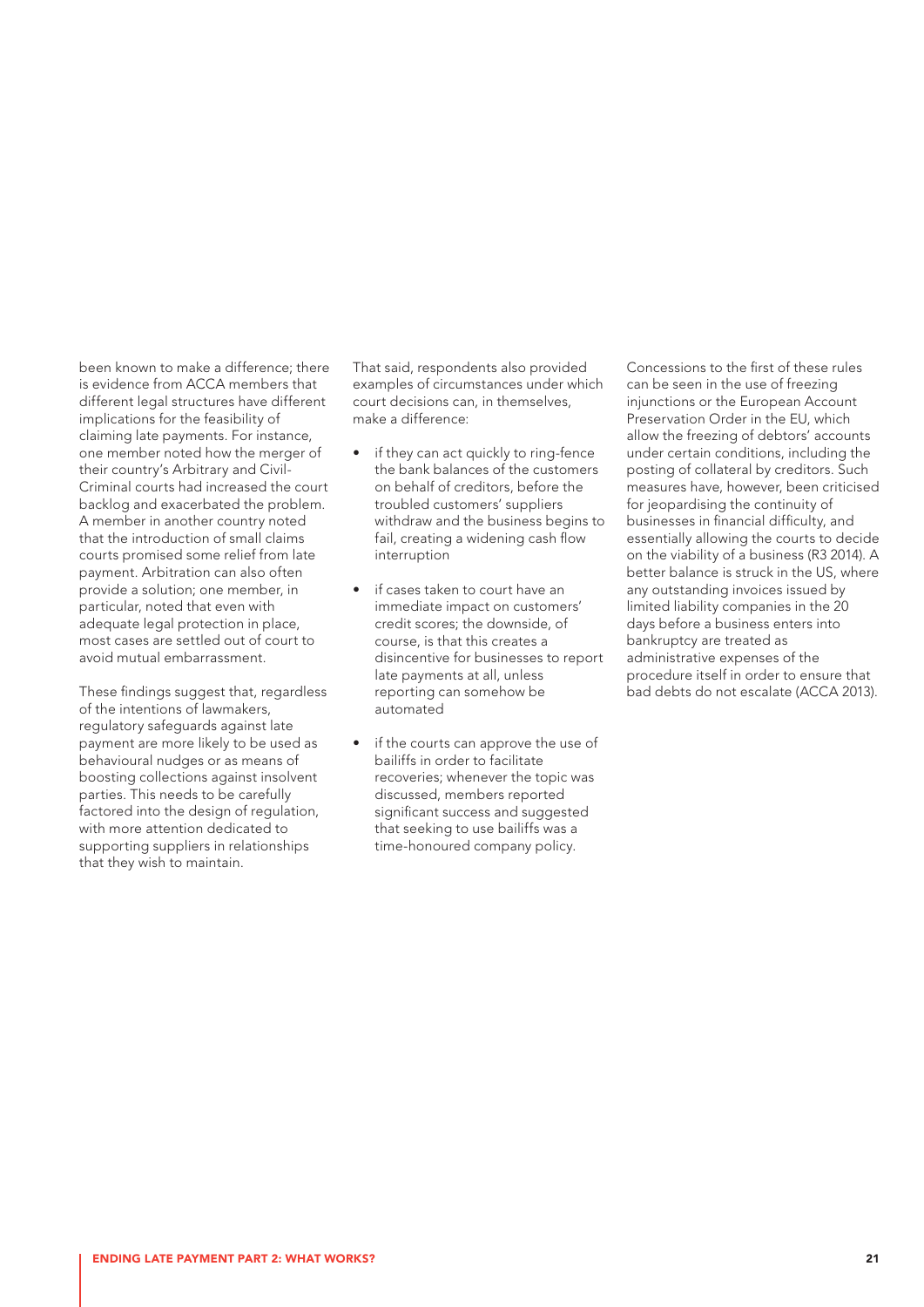| Table 10.1: The institutional context of late payment |  |  |
|-------------------------------------------------------|--|--|
|-------------------------------------------------------|--|--|

|                             | <b>Getting credit</b>                                 |                                                               |                                                             | <b>Enforcing claims</b>             |                      |                         | <b>Resolving insolvency</b>          |                                              |                                                      |
|-----------------------------|-------------------------------------------------------|---------------------------------------------------------------|-------------------------------------------------------------|-------------------------------------|----------------------|-------------------------|--------------------------------------|----------------------------------------------|------------------------------------------------------|
| Country                     | Depth of<br>credit<br>information<br>index<br>$(0-8)$ | <b>Credit</b><br>registry<br>coverage<br>(% of<br>population) | <b>Credit</b><br>bureau<br>coverage<br>(% of<br>population) | <b>Time to</b><br>enforce<br>(days) | Cost (% of<br>claim) | Number of<br>procedures | <b>Time to</b><br>resolve<br>(years) | Recovery<br>rate (cents<br>on the<br>dollar) | Creditor<br>participation<br>index<br>$(scored 0-4)$ |
| Bangladesh                  | $\mathbf 0$                                           | 0.9                                                           | $\mathbf 0$                                                 | 1442                                | 66.8                 | 41                      | $\overline{4}$                       | 25.8                                         | 1                                                    |
| Brazil                      | $\overline{7}$                                        | 52.5                                                          | 63.6                                                        | 731                                 | 16.5                 | 43.6                    | $\overline{4}$                       | 25.8                                         | $\mathsf 3$                                          |
| Cambodia                    | 5                                                     | $\mathbf 0$                                                   | 29.3                                                        | 483                                 | 103.4                | 44                      | 6                                    | 8.2                                          | $\mathsf 3$                                          |
| China - Shanghai            | 6                                                     | 33.2                                                          | $\mathbf 0$                                                 | 406                                 | 15.1                 | 37                      | 1.7                                  | 36                                           | $\mathbf{1}$                                         |
| China - Beijing             | $\boldsymbol{6}$                                      | 33.2                                                          | $\overline{0}$                                              | 510                                 | 17.5                 | 37                      | 1.7                                  | 36                                           | $\mathbf{1}$                                         |
| China - Hong Kong SAR       | $\overline{7}$                                        | $\overline{0}$                                                | 96.1                                                        | 360                                 | 21.2                 | 26                      | 0.8                                  | 87.2                                         | $\mathsf 3$                                          |
| Cyprus                      | $\overline{4}$                                        | $\overline{0}$                                                | 6.8                                                         | 735                                 | 16.4                 | 43                      | 1.5                                  | 70.5                                         | $\sqrt{2}$                                           |
| Czech Republic              | $\overline{7}$                                        | 6.4                                                           | 76.6                                                        | 611                                 | 33                   | 27                      | 2.1                                  | 65.6                                         | $\overline{c}$                                       |
| Ethiopia                    | $\mathbf 0$                                           | 0.2                                                           | $\overline{0}$                                              | 530                                 | 15.2                 | 38                      | 1.8                                  | 38.3                                         | $\mathbf{1}$                                         |
| Ghana                       | 6                                                     | $\mathbf 0$                                                   | 14.1                                                        | 710                                 | 23                   | 38                      | 1.9                                  | 24.3                                         | $\mathbf 0$                                          |
| India                       | $\overline{7}$                                        | $\overline{0}$                                                | 22.4                                                        | 1420                                | 39.6                 | 46                      | 4.3                                  | 25.7                                         | $\mathbf{1}$                                         |
| Indonesia                   | 6                                                     | 46.4                                                          | $\overline{0}$                                              | 471                                 | 115.7                | 40                      | 1.9                                  | 31.7                                         | $\mathbf{1}$                                         |
| Jamaica                     | 6                                                     | $\mathbf 0$                                                   | 10.1                                                        | 655                                 | 45.6                 | 35                      | 1.1                                  | 64.2                                         | $\overline{c}$                                       |
| Kazakhstan                  | $\overline{7}$                                        | $\overline{0}$                                                | 51.7                                                        | 370                                 | 22                   | 36                      | 1.5                                  | 43.3                                         | $\overline{c}$                                       |
| Kenya                       | $\mathbf 0$                                           | $\overline{0}$                                                | 4.9                                                         | 465                                 | 47.2                 | 44                      | 4.5                                  | 27.1                                         | $\overline{c}$                                       |
| Malaysia                    | $\overline{7}$                                        | 56.2                                                          | 78.6                                                        | 425                                 | 37.3                 | 29                      | $\mathbf{1}$                         | 81.3                                         | $\mathsf 3$                                          |
| Mauritius                   | $\overline{7}$                                        | 71.9                                                          | $\mathsf{O}\xspace$                                         | 519                                 | 25                   | 34                      | 1.7                                  | 67.4                                         | $\sqrt{2}$                                           |
| Myanmar                     | $\mathbf 0$                                           | $\mathbf 0$                                                   | $\mathbf 0$                                                 | 1160                                | 51.5                 | 45                      | 5                                    | 14.7                                         | $\mathbf{1}$                                         |
| Nigeria                     | $\boldsymbol{6}$                                      | 0.1                                                           | 5.8                                                         | 509.8                               | 57.7                 | 40.2                    | $\overline{c}$                       | 27.9                                         | $\overline{c}$                                       |
| Oman                        | 6                                                     | 20.6                                                          | $\mathbf 0$                                                 | 598                                 | 13.5                 | 51                      | $\overline{4}$                       | 37.7                                         | $\mathbf{1}$                                         |
| Pakistan                    | $\mathsf 3$                                           | 7.3                                                           | 4.5                                                         | 993.1                               | 23                   | 46                      | 2.7                                  | 39.4                                         | $\ensuremath{\mathsf{3}}$                            |
| Qatar                       | 5                                                     | 23.3                                                          | $\overline{0}$                                              | 570                                 | 21.6                 | 43                      | 2.8                                  | 56                                           | $\mathbf{1}$                                         |
| Romania                     | $\overline{7}$                                        | 12.3                                                          | 46.6                                                        | 512                                 | 28.9                 | 34                      | 3.3                                  | 30.7                                         | $\overline{c}$                                       |
| <b>Russian Federation</b>   | $\overline{7}$                                        | $\overline{0}$                                                | 64.6                                                        | 267                                 | 14.9                 | 35                      | $\overline{2}$                       | 43                                           | $\sqrt{2}$                                           |
| Singapore                   | $\overline{7}$                                        | $\mathbf 0$                                                   | 50.8                                                        | 150                                 | 25.8                 | 21                      | 0.8                                  | 89.7                                         | $\overline{c}$                                       |
| South Africa                | $\overline{7}$                                        | $\mathbf 0$                                                   | 55.4                                                        | 600                                 | 33.2                 | 29                      | $\overline{2}$                       | 35.7                                         | $\ensuremath{\mathsf{3}}$                            |
| Sri Lanka                   | $\boldsymbol{6}$                                      | $\mathbf 0$                                                   | 44.5                                                        | 1318                                | 22.8                 | 40                      | 1.7                                  | 42.4                                         | $\overline{c}$                                       |
| Thailand                    | 6                                                     | $\overline{0}$                                                | 52.7                                                        | 440                                 | 15                   | 36                      | 2.7                                  | 42.3                                         | $\ensuremath{\mathsf{3}}$                            |
| Trinidad and Tobago         | $\boldsymbol{6}$                                      | $\mathbf 0$                                                   | 67.4                                                        | 1340                                | 33.5                 | 42                      | 2.5                                  | 27.1                                         | $\mathsf 3$                                          |
| Uganda                      | $\mathbf 0$                                           | $\circ$                                                       | 4.9                                                         | 490                                 | 31.3                 | 38                      | 2.2                                  | 37.9                                         | $\mathbf{1}$                                         |
| Ukraine                     | $\overline{7}$                                        | $\mathbf 0$                                                   | 48                                                          | 378                                 | 46.3                 | 30                      | 2.9                                  | 8.6                                          | $\mathbf{1}$                                         |
| <b>United Arab Emirates</b> | $\overline{7}$                                        | 6.8                                                           | 28.3                                                        | 524                                 | 19.5                 | 49                      | 3.2                                  | 28.6                                         | $\mathsf 3$                                          |
| Vietnam                     | $\boldsymbol{6}$                                      | 41.8                                                          | 1.4                                                         | 400                                 | 29                   | 36                      | 5                                    | 18.6                                         | $\mathbf{1}$                                         |
| Zambia                      | $\overline{7}$                                        | $\mathbb O$                                                   | 7.3                                                         | 611                                 | 38.7                 | 35                      | 2.4                                  | 39.3                                         | $\ensuremath{\mathsf{3}}$                            |
| Zimbabwe                    | 3                                                     | $\mathbf 0$                                                   | 5.8                                                         | 410                                 | 83.1                 | 38                      | 3.3                                  | 13.8                                         | $\overline{c}$                                       |

Source: World Bank (2014).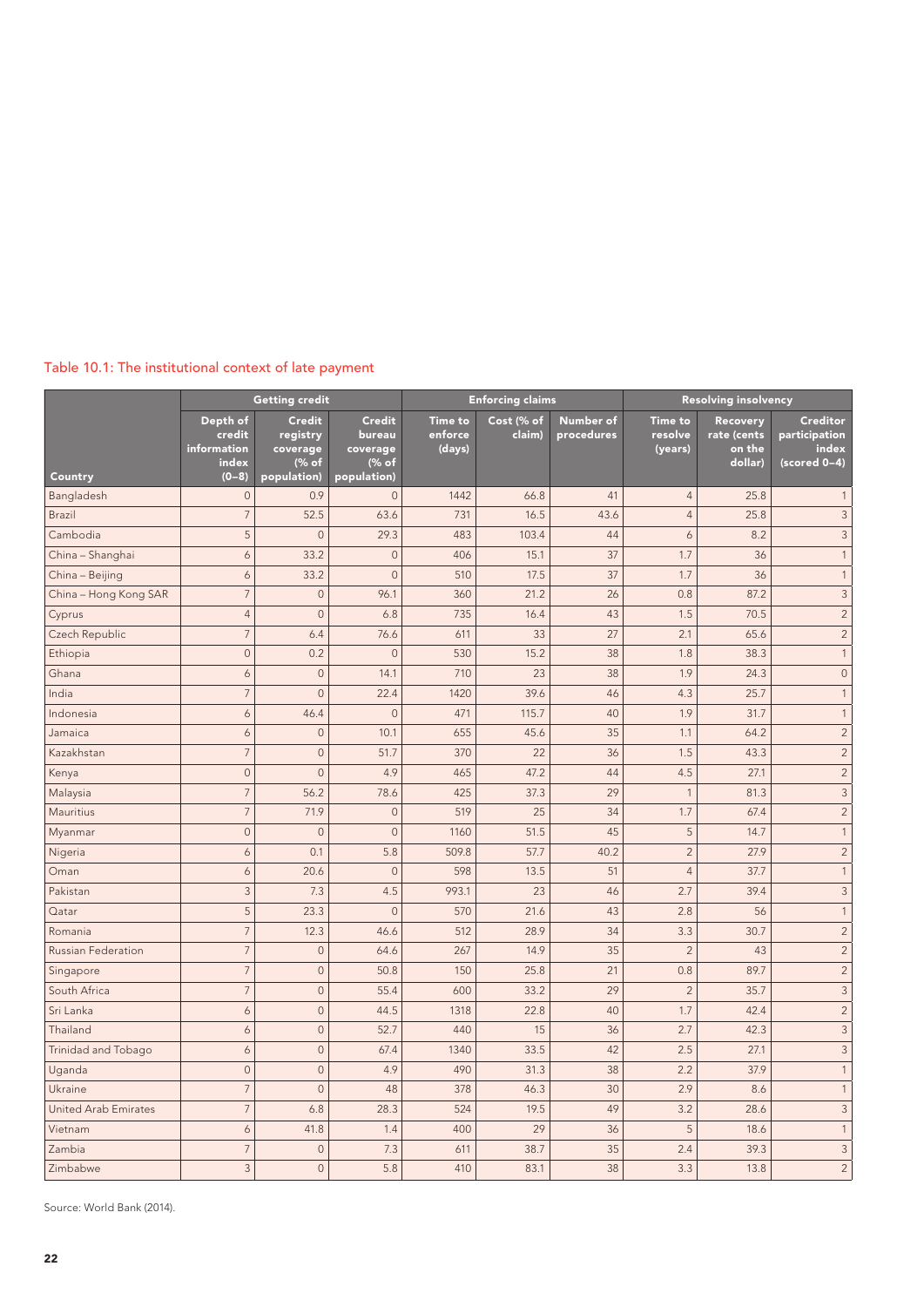## 11. What role is there for corporate reporting?

Like all financial intermediation, trade credit uses a great deal of both soft and hard information. In their international review published by ACCA, Collis et al. (2013) show that small suppliers see customers' financial reports as being of limited use in preventing late payment and/or defaults. Instead, information derived from financial statements only becomes an important part of credit decisions when medium-sized and larger entities contract with each other and with small entities, and even then such information is used indirectly, as incorporated in credit agency or credit insurer scores. These typically calculate accounting ratios and factor them into proprietary scoring models to arrive at credit scores and recommended credit limits. Studies on private company samples such as Ma and Martin (2012) demonstrate that access to betterquality financial information on customers tends to improve the cash balances of suppliers, and ACCA and CBI (2010) also demonstrate that using credit reference checks and other quantitative metrics increased SMEs' confidence in their credit policies, thus releasing cash for other uses.

While financial data can usefully inform trade credit decisions, users are not uncritical of the published figures. In Collis et al. (2013) report that respondents in different countries have claimed that inventory figures could be manipulated, and are not generally reliable. Figures for cash, investment and distributions (by way of dividends or owners' pay) were of more interest, as were turnover and turnover growth. As ACCA and CBI (2010) demonstrate, timing should also be a concern for users of financial information: in the period covered by that research, the age of nearly all information used in credit decisions, typically ranging from 21 to 37 weeks among UK SMEs, was about twice that of the information the

businesses thought appropriate for their own management purposes.

Overall, Collis et al. (2013) suggest that there are three alternative 'credit technologies' underlying credit decisions among the countries studied:

- Model 1: in environments with a low level of formal financial or credit information and low levels of interpersonal trust, sales are heavily cash-based or rely on deposits, pre-payments and bank guarantees.
- Model 2: in environments with a low level of formal financial or credit information but reasonable levels of interpersonal trust, credit is provided disproportionately to trusted counterparties or those with a good reputation.
- Model 3: in environments with a high level of formal financial or credit information, businesses rely on natural credit reference monopolies and highly standardised credit checks to help screen potential customers.
- Model 3a: public credit registers obtain information from mandatory submissions of financial statements, and the quality of information can vary depending on reporting requirements – in the case of small companies it can be very poor while for unincorporated firms it is usually non-existent. Some countries (eg Finland) have markedly more relaxed traditions on corporate disclosure, which greatly enhances the potential of this model.
- Model 3b: private credit-reference bureaux obtain information from scarce public data and through voluntary submissions, at what appears to be a greater overall cost

to all the parties concerned. Coverage of the business population and individual organisations can, however, be more complete.

One particularly interesting question in light of the findings of Collis et al. (2013) is to what extent the institutional context of credit information, creditor protection, enforcement of contracts and insolvency can encourage or discourage the use of trade credit. Using data on 195 country-years from the World Bank Enterprise Surveys (2004–14)1 and from World Bank (2014), it is possible to attempt a very limited answer. A simple stepwise linear regression analysis suggests that only credit bureau coverage is a significant predictor of the extent to which manufacturing SMEs use trade credit to finance working capital (p=0.000). When it comes to financing investment through trade credit, however, credit bureau coverage remains significant (p=0.000), but credit registry coverage (p=0.008) and the time taken to resolve insolvency (p=0.008) also emerge as significant predictors. These early findings would suggest that model 3b, as described above, is consistent with SMEs' relative reliance on trade credit to finance working capital, while model 3a, complemented by efficient insolvency processes, may be more consistent with SMEs' relative reliance on trade credit to finance investment.

<sup>1.</sup> The datapoints used in this analysis refer to observations for an individual country in a given year. Multiple instances were included in the analysis for countries surveyed in more than one year; data on use of trade credit were was taken from the World Bank Enterprise Surveys, while institutional variables (eg on credit information or insolvency procedures) were taken from the *Doing Business* (World Bank 2014) dataset.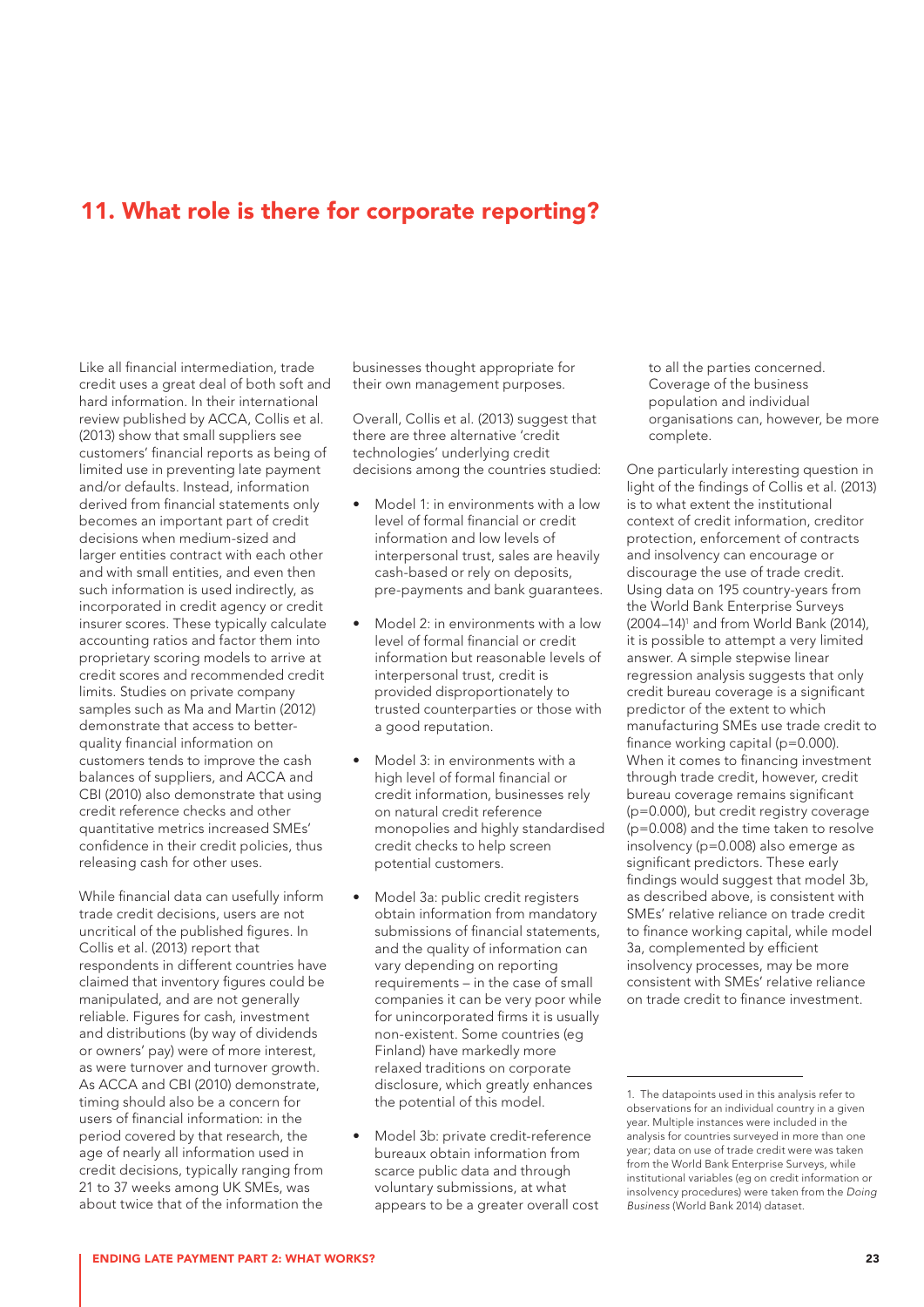#### A ROLE FOR NARRATIVE REPORTING

If the value of financial information to suppliers is limited on its own, then ACCA would argue that narrative reporting can complement it in useful ways and should be made mandatory for limited liability companies. This is not a major departure from the duties of companies and their directors. Already, legislation around the world acknowledges that these parties should have 'due regard' to the need to foster sustainable relationships with their suppliers (ACCA 2013). At the time of writing, the UK government was consulting on a new system of reporting on companies' prompt payment records, to replace the narrative reporting requirements in place up until 2013 (BIS 2014a). In so doing, it acknowledged that past efforts to reduce late payment through mandatory disclosure requirements had failed, and it is relatively easy to understand why (ACCA 2013; BIS 2014a).

First, companies are able to manipulate reporting periods and conventions in order to present more favourable aggregate payment totals. Crucially, they can aggregate operationally critical 'core' purchases (see Chapter 1), which are typically paid for promptly, with 'non-core' purchases, which can be significantly delayed. Furthermore, reporting on payment times cannot, unless at great expense, distinguish appropriately between delays that are dispute-driven and otherwise, overdue and non-overdue, administrative and tactical.

Many assumptions about the benefits of prompt payment reporting are far from proven. Late-paying companies might not think twice about discouraging potential suppliers, either because they already have multiple suppliers on standby, or because it would be those suppliers with the weakest financials that would opt out first. Perhaps most importantly, however, investors and creditors may not penalise aggressive management of accounts payable. They might even reward it, as long as it appears to predict higher earnings in the short-term. Enqvist et al. (2014) find evidence of this correlation in the US and Greece, for instance, but not in Finland, a noted leader in the fight against late payment. Ukaegbu (2014) finds the same effect at play throughout key African economies. It is possible that countries making progress against late payment have found ways of breaking the link between profitability and aggressive accounts payable management.

A different approach to disclosure can, however, be more successful. Disclosures in strategic reports should aim to explain how the company is complying with its legal obligation to 'have regard to' the need to foster the company's business relationship with suppliers and customers, and therefore payment policies and practices, where material or outside the norm, should be disclosed. In the long term, ACCA would like to see reporting on this matter become aligned to the International Integrated Reporting Framework (IIRC 2014), and in particular to the notion of 'relationship capital', as applied to supplier–buyer relationships (IIRC 2013).

For more immediate purposes, however, there are three mechanisms that policymakers could consider:

- Payment times reporting could be used as a liquidity/stress-testing mechanism. The aim would be to demonstrate the extent to which the business typically relies on suppliers with long credit terms in order to finance its short-term liabilities, or how it would be affected if suppliers had to cut credit limits or tighten terms.
- Payment times reporting could be used as an estimate of the total value of credit the suppliers extend to the company. This would simulate the cost to the company of maintaining a conventional credit facility equivalent to the suppliers' credit over a financial year.
- A review of supply chain health could be conducted. Consolidation among a company's suppliers tends to reduce the buyer's bargaining power and may interrupt supplies. Hence any late payers that risk consolidation as suppliers abandon them, merge or go out of business would be penalised by investors. This proposal is very sensitive to reporting conventions, however – a company with a very complex supply chain and a large number of suppliers could easily disguise consolidation.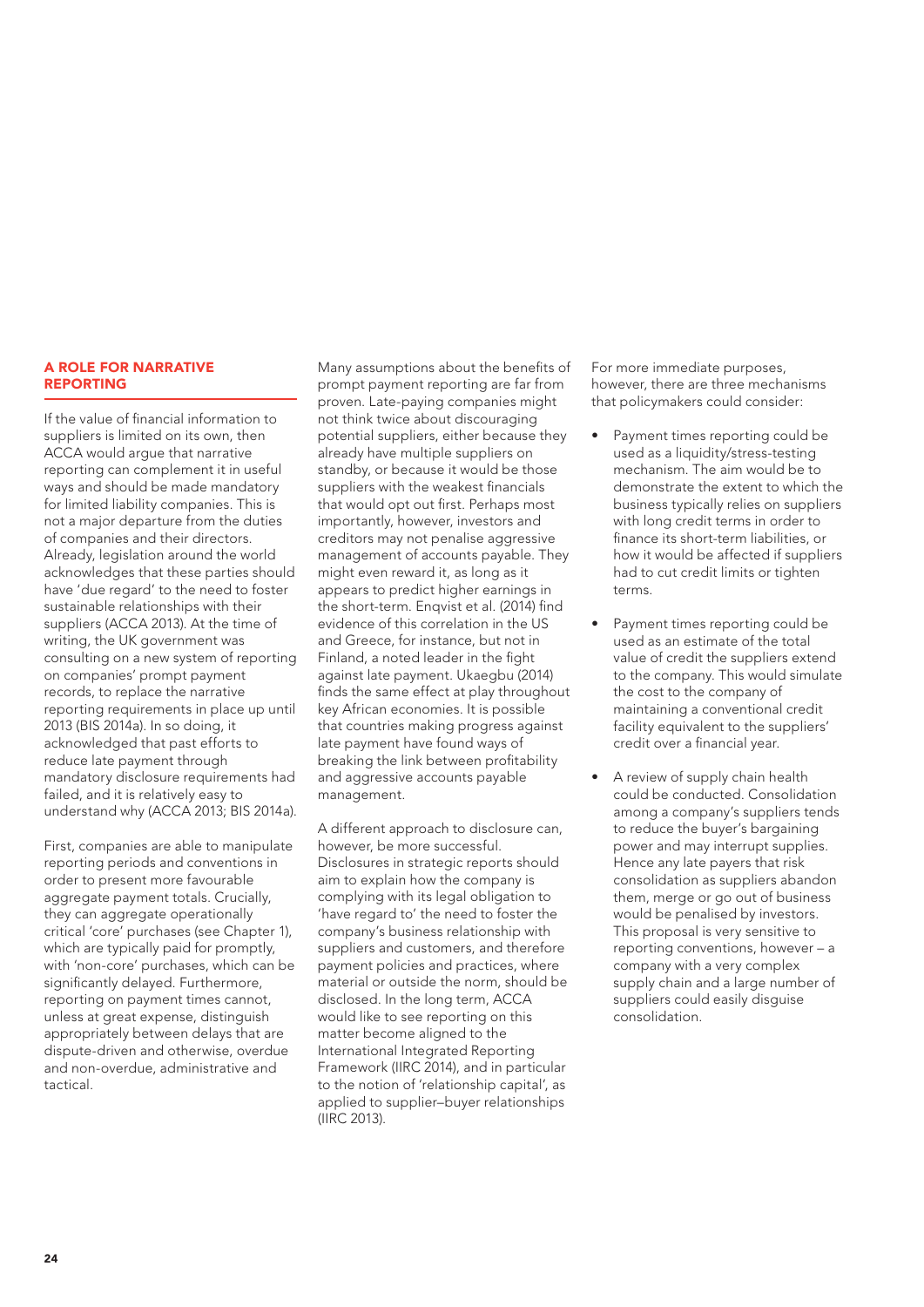## 12. Conclusions and recommendations

This study set out to understand how trade credit and late payment work in practice, how businesses try to protect themselves from late payers, and what prospects there are for policy to improve the plight of businesses – especially SMEs. Its findings challenge some widely held beliefs on late payment but uphold others.

The findings of this international study suggest that late payment is not really the product of flawed business or national cultures as is often implied. Industry structures, norms and hierarchies, relative market power, business cycles, financial infrastructure and legal systems are much stronger influences. It is not surprising that smaller businesses suffer the most from late payment, but there is also no straightforward link between business size and late payment.

At the intersection of all the factors feeding into late payment, the potential influence of governments can be substantial, as long as their efforts are realistic and broad-based. It is particularly important that governments and stakeholders coordinate their efforts against late payment at a sector level, rather than over-relying on individual major companies willing to act as prompt payment champions.

Suppliers themselves are not as helpless against late payment as some might think. ACCA members explain, however, that it takes a highly focused approach to give real protection to a small business. This involves investing in customer relationships as well as in an independent, well-resourced credit control function (either within the finance function or as a stand-alone unit) that works closely with the finance, operations and sales functions, as well as the customers themselves.

Objectives and behaviours need to be aligned across all these parties, with credit policies providing a particularly useful coordination tool.

Suppliers can protect themselves through careful due diligence and in-depth receivables analyses building on ageing debtors reports. They can make more realistic provisions for bad debt, informed by first-hand information gathering, and incorporate these into regular cash projections. There is also a lot that they can do to improve the administration of receivables, from better understanding of customers' systems and the use of automation to bringing in outside expertise on credit control and collections.

For suppliers, the fight against late payments continues with contract design: businesses should ensure that their terms of credit are clear and explicit and that contracts give them appropriate rights over goods that remain unpaid for, as well as the right to withhold services or delivery as appropriate. Even the methods of payment can make a significant difference and must be specified in advance. Finally, despite receiving very unfavourable press coverage, prompt payment discounts can be an acceptable means of aligning prices with the cost of servicing individual customers – as long as they are not imposed unilaterally and at short notice.

Financing and liquidity insurance is a major element of the fight against late payment, and small suppliers in particular need to replicate to the extent possible the protection provided by the internal cash pools of diversified business groups. Exploring and securing alternative sources of finance (including factoring and trade credit insurance) is important, but ultimately

directors must be alive to the implications of providing credit to major suppliers and be willing to take on some risk through equity injections.

Finally, suppliers need to be able to distinguish quickly between late payment and genuine credit risk. There is often no substitute for first-hand inspection and probing. When customers are struggling but ultimately viable, forbearance can work. Businesses should seek to shield themselves from further cash disruption and reduce services to struggling customers but should also use payment plans to maximise recoveries and help customers surmount their problems.

Buyers, and their boards in particular, have an obligation to have 'due regard' to the need to foster sustainable relationships with their suppliers. In the interest of their own sustainability, rather than just good corporate citizenship, they should take stock of the risks and costs to which late payment exposes them – including continuity costs, loss of access to the best suppliers, and the risk of consolidating a supply chain in the long run. They need to monitor the financial health of their supply chains and in so doing extend their focus beyond their largest or most volatile suppliers.

Buyers stand to gain from prompt payment because most of the adjustments they need to make are about systems, not policies – key priorities are improving the efficiency and continuity of accounts-payable management, embracing supplier relationship management systems and e-invoicing. All these interventions are profitable for buyers and suppliers alike: indeed in countries such as Finland, where late payment is in retreat, the link between profitability and late payment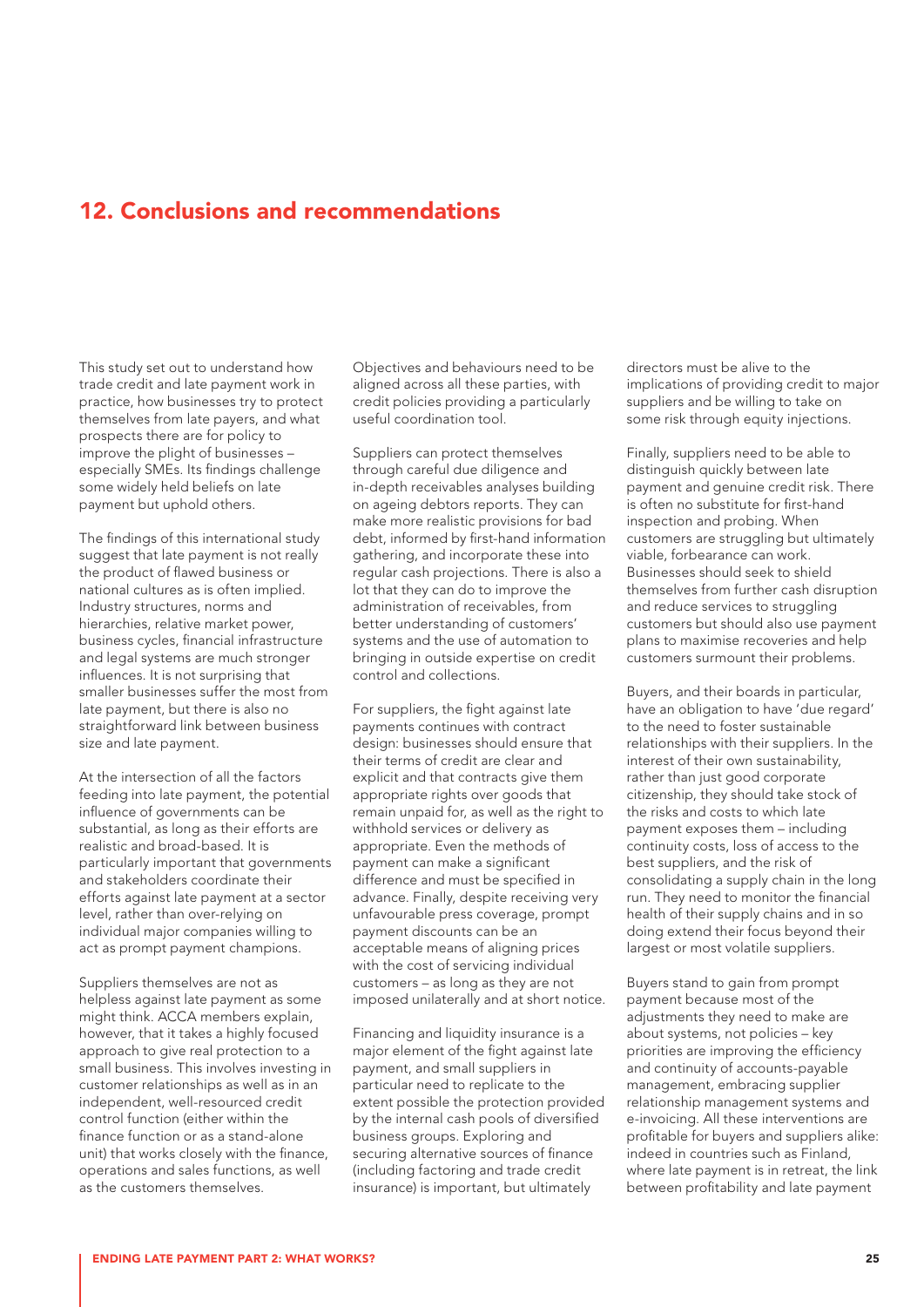appears to have been successfully broken – without weakening the business case for late payment, change will be difficult.

Finally, major buyers should sign up to sector-wide prompt payment commitments or prompt payment codes where available, and boards, as opposed to government liaisons and CSR departments, should take highlevel ownership of their commitments and report on the treatment of suppliers as an indication of the company's continued viability. Selfregulation is far from perfect but it can help establish expected standards of behaviour, create new industry norms, and prompt innovation among signatories.

Finally, buyers in genuine difficulty need to be open with suppliers and seek credit in a more appropriate manner. ACCA's research shows that a request for additional credit is approximately as likely to be successful as an intentional attempt at late payment – and that suppliers can be very reasonable when dealing with honest partners.

Governments, as some of the biggest buyers of goods and services, need to lead by example in the fight against late payment. With access to the capital markets, most of them have no excuse for borrowing in this way from business. It is therefore encouraging that many governments have adopted rules that commit them to prompt payment or that attempt to cascade good practices down the supply chain. All governments should follow suit, and should use their clout as major buyers to effect nonregulatory change as well.

Two good examples of this effect can be seen when, in their own supply chains, governments embrace

e-invoicing and factoring or supply chain finance (eg by removing bans on assignment clauses from their standard terms). The benefits, through easier financing and added certainty, do not accrue simply to government suppliers – by growing the market for such services and demonstrating their effectiveness, these benefits will cascade down to the private sector as well.

Governments can do more. They should consider how their tendering processes can create 'capacity events' in their supply chains: essentially forcing prime contractors to pay more promptly in order to secure capacity at more regular intervals. There is a balance to be struck between the efficiency of large, longterm contracts and the additional bargaining power shorter-term or more modular contracts can offer subcontractors, but governments have scarcely begun to explore this.

On the other hand, governments' efforts to regulate trade credit between private enterprises and penalise late payment are well intentioned and provide some useful tools to suppliers, but they have not made a big difference to the incidence of late payment itself. Policymakers need to re-examine whether they are in fact regulating only for a small minority of cases – failed supplier relationships and insolvent customers – and whether putting the onus on suppliers to take cases to court is an adequate approach.

This is not to say that regulating for these specific cases is not important. There is good evidence that making the enforcement of contracts faster, by making the courts more efficient and providing alternative dispute resolution mechanisms, can stimulate the flow of credit and boost investment.

Enforcement can only work optimally if the courts can distinguish fairly quickly between businesses that are solvent and those that are not, and between businesses that are viable and those that are 'lost causes', and take quick action to ring-fence assets for creditors. Alternatively, US-style protections against dilution of 'latecomer' creditors can help.

In addition to their responsibilities for the legal infrastructure, governments have an obligation to help build the financial infrastructure that will mitigate late payment and boost trade credit. This can involve support for movable asset registries and credit bureaux, or the sharing of credit information, and extend to support for alternative finance sources and trade credit insurance – a market which governments, led by China, have entered very dynamically since the financial crisis. Governments can also boost the supply of information through mandatory payment terms reporting for companies, and consider how it can best provide investors with actionable information.

These proposals will not, in themselves, end late payment. Fluctuations in a firm's access to finance or the viability of different sectors, as well as the changing fortunes of individual firms, will continue to give rise to late payment even if good practices become more widespread. Nonetheless, good practices can start to erode the business case for late payment and create the conditions, such as greater access to alternative finance, that will reduce the impact of the remaining instances of late payment.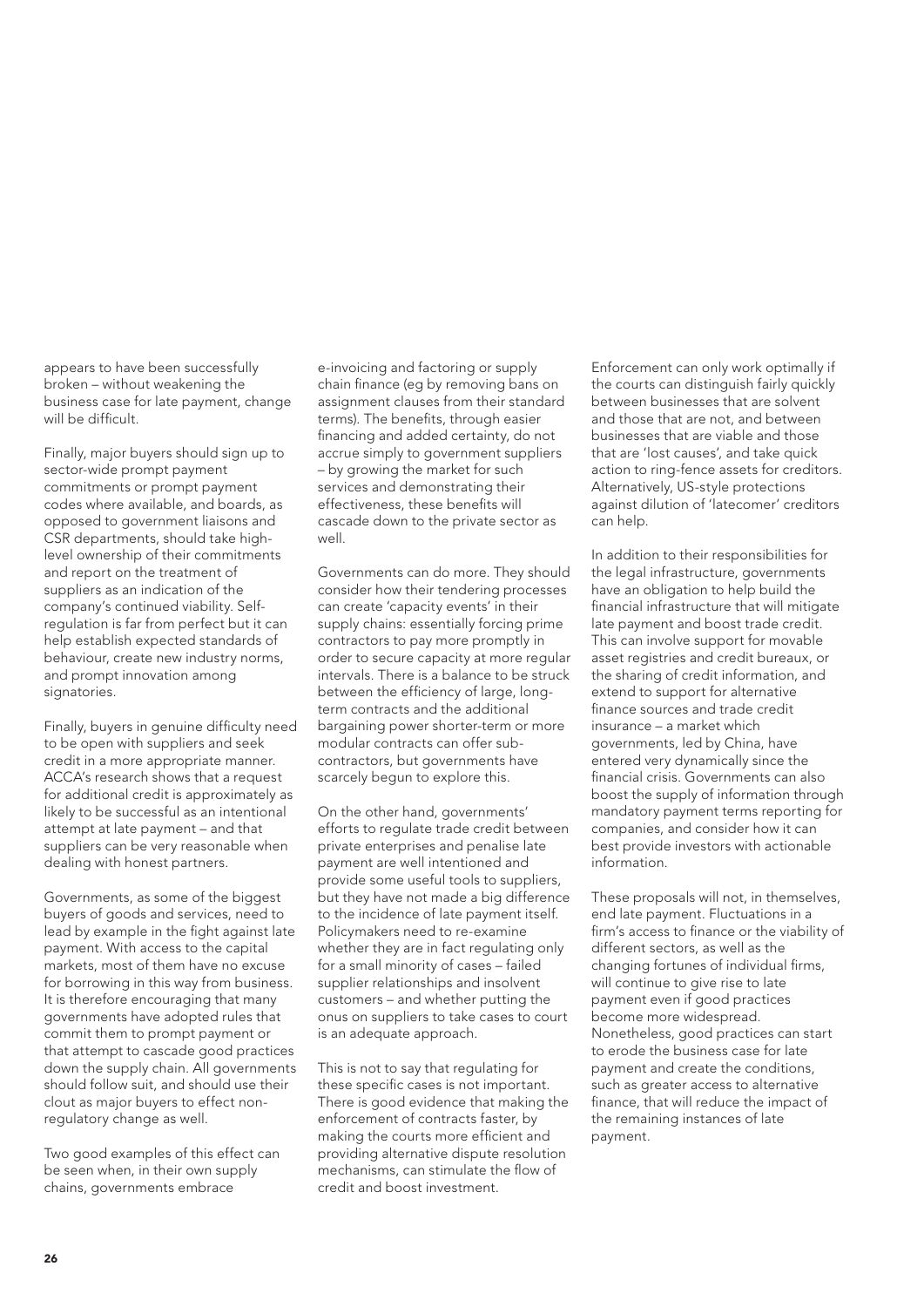## References

ACCA (2012), *Good Practices in the Adoption and Promotion of E-invoicing in EU Member States* <[http://www.accaglobal.](http://www.accaglobal.com/content/dam/acca/global/PDF-technical/technology-publications/pol-tp-gpta.pdf) [com/content/dam/acca/global/PDF-technical/technology](http://www.accaglobal.com/content/dam/acca/global/PDF-technical/technology-publications/pol-tp-gpta.pdf)[publications/pol-tp-gpta.pdf](http://www.accaglobal.com/content/dam/acca/global/PDF-technical/technology-publications/pol-tp-gpta.pdf)>, accessed 24 January 2015.

ACCA (2013), *Protecting Stakeholder Interests in SME Companies* [<http://www.accaglobal.com/content/dam/acca/](http://www.accaglobal.com/content/dam/acca/global/PDF-technical/small-business/tech-tp-psiis.pdf) [global/PDF-technical/small-business/tech-tp-psiis.pdf](http://www.accaglobal.com/content/dam/acca/global/PDF-technical/small-business/tech-tp-psiis.pdf)>, accessed 4 January 2015.

ACCA (2014), 'Building a Responsible Payment Culture [ACCA policy submission online] <[http://www.accaglobal.com/vn/en/](http://www.accaglobal.com/vn/en/technical-activities/technical-resources-search/2014/february/cdr1256.html) [technical-activities/technical-resources-search/2014/february/](http://www.accaglobal.com/vn/en/technical-activities/technical-resources-search/2014/february/cdr1256.html) [cdr1256.html>](http://www.accaglobal.com/vn/en/technical-activities/technical-resources-search/2014/february/cdr1256.html), accessed 31 January 2015.

ACCA (2014a), *E-invoicing Adoption by UK SMEs: 2012–13 Estimates* [<http://www.accaglobal.com/content/dam/acca/](http://www.accaglobal.com/content/dam/acca/global/PDF-technical/small-business/pol-tp-eiauk.pdf) [global/PDF-technical/small-business/pol-tp-eiauk.pdf](http://www.accaglobal.com/content/dam/acca/global/PDF-technical/small-business/pol-tp-eiauk.pdf)>, accessed 24 January 2015.

ACCA (2014b), *The State of Business Finance, Part I: Facts and Figures* [<http://www.accaglobal.com/content/dam/acca/](http://www.accaglobal.com/content/dam/acca/global/PDF-technical/small-business/pol-tp-tsobf-1facts.pdf) [global/PDF-technical/small-business/pol-tp-tsobf-1facts.pdf>](http://www.accaglobal.com/content/dam/acca/global/PDF-technical/small-business/pol-tp-tsobf-1facts.pdf), accessed 27 January 2015.

ACCA (2015), *Ending Late Payment, Part 1: Taking Stock* [<http://www.accaglobal.com/content/dam/acca/global/](http://www.accaglobal.com/content/dam/acca/global/PDF-technical/small-business/pol-tp-elp-1stock.pdf) [PDF-technical/small-business/pol-tp-elp-1stock.pdf>](http://www.accaglobal.com/content/dam/acca/global/PDF-technical/small-business/pol-tp-elp-1stock.pdf), accessed 16 February 2015.

ACCA and CBI (2010), *Small Business Finance and the Recovery* [<http://www.accaglobal.com/content/dam/acca/](http://www.accaglobal.com/content/dam/acca/global/PDF-technical/small-business/pol-af-sbf.pdf) [global/PDF-technical/small-business/pol-af-sbf.pdf](http://www.accaglobal.com/content/dam/acca/global/PDF-technical/small-business/pol-af-sbf.pdf)>, accessed 19 December 2014.

ACCA Global Forum for SMEs (2014), *Innovations in Access to Finance for SMEs* <[http://www.accaglobal.com/content/dam/](http://www.accaglobal.com/content/dam/acca/global/PDF-technical/small-business/pol-afb-iiatf.pdf) [acca/global/PDF-technical/small-business/pol-afb-iiatf.pdf>](http://www.accaglobal.com/content/dam/acca/global/PDF-technical/small-business/pol-afb-iiatf.pdf), accessed 22 January 2015.

Atradius (2014), 'Payment Practices Barometer' <[http://global.](http://global.atradius.com/paymentpractice/list/paymentpractices.html) [atradius.com/paymentpractice/list/paymentpractices.html>](http://global.atradius.com/paymentpractice/list/paymentpractices.html), accessed 30 December 2014.

BIS (Department for Business, Innovation and Skills) (2014a), *Building a Responsible Payment Culture: Government Response* <[https://www.gov.uk/government/uploads/system/](https://www.gov.uk/government/uploads/system/uploads/attachment_data/file/315462/bis-14-793-building-a-responsible-payment-culture-government-response.pdf) [uploads/attachment\\_data/file/315462/bis-14-793-building-a](https://www.gov.uk/government/uploads/system/uploads/attachment_data/file/315462/bis-14-793-building-a-responsible-payment-culture-government-response.pdf)[responsible-payment-culture-government-response.pdf>](https://www.gov.uk/government/uploads/system/uploads/attachment_data/file/315462/bis-14-793-building-a-responsible-payment-culture-government-response.pdf), accessed 31 January 2015.

BIS (2014b), *Nullification of Ban on Invoice Assignment Clauses* [<https://www.gov.uk/government/uploads/system/](https://www.gov.uk/government/uploads/system/uploads/attachment_data/file/392477/bis-14-1232-nullification-of-ban-on-invoice-assignment-clauses-consultation.pdf) [uploads/attachment\\_data/file/392477/bis-14-1232](https://www.gov.uk/government/uploads/system/uploads/attachment_data/file/392477/bis-14-1232-nullification-of-ban-on-invoice-assignment-clauses-consultation.pdf) [nullification-of-ban-on-invoice-assignment-clauses](https://www.gov.uk/government/uploads/system/uploads/attachment_data/file/392477/bis-14-1232-nullification-of-ban-on-invoice-assignment-clauses-consultation.pdf)[consultation.pdf](https://www.gov.uk/government/uploads/system/uploads/attachment_data/file/392477/bis-14-1232-nullification-of-ban-on-invoice-assignment-clauses-consultation.pdf)>, accessed 15 January 2015.

Camerinelli, E. (2014), *A Study of the Business Case for Supply Chain Finance* [<http://www.accaglobal.com/content/dam/](http://www.accaglobal.com/content/dam/acca/global/PDF-technical/small-business/pol-tp-asitbc.pdf) [acca/global/PDF-technical/small-business/pol-tp-asitbc.pdf>](http://www.accaglobal.com/content/dam/acca/global/PDF-technical/small-business/pol-tp-asitbc.pdf), accessed 1 January 2015.

Collis, J., Jarvis, R. and Page M. (2013), *SMEs, Financial Reporting and Trade Credit: an International Study*, ACCA Research Report no 133 <[http://www.accaglobal.com/](http://www.accaglobal.com/content/dam/acca/global/PDF-technical/small-business/rr-133-001.pdf) [content/dam/acca/global/PDF-technical/small-business/](http://www.accaglobal.com/content/dam/acca/global/PDF-technical/small-business/rr-133-001.pdf) [rr-133-001.pdf>](http://www.accaglobal.com/content/dam/acca/global/PDF-technical/small-business/rr-133-001.pdf), accessed 19 December 2014.

Demica (2012), *The Hidden Player*, Demica report series, no 16 <[http://www.demica.com/images/PDFs/the\\_hidden\\_player.](http://www.demica.com/images/PDFs/the_hidden_player.pdf) [pdf>](http://www.demica.com/images/PDFs/the_hidden_player.pdf), accessed 27 January 2015.

Enqvist, J., Graham, M. and Nikkinen, J. (2014), 'The Impact of Working Capital Management on Firm Profitability in Different Business Cycles: Evidence from Finland', *International Business and Finance*, 32: 36–49 [<http://www.](http://www.researchgate.net/publication/228317604_The_Impact_of_Working_Capital_Management_on_Firm_Profitability_in_Different_Business_Cycles_Evidence_from_Finland/file/60b7d526fd3d247ee5.pdf) [researchgate.net/publication/228317604\\_The\\_Impact\\_of\\_](http://www.researchgate.net/publication/228317604_The_Impact_of_Working_Capital_Management_on_Firm_Profitability_in_Different_Business_Cycles_Evidence_from_Finland/file/60b7d526fd3d247ee5.pdf) [Working\\_Capital\\_Management\\_on\\_Firm\\_Profitability\\_in\\_](http://www.researchgate.net/publication/228317604_The_Impact_of_Working_Capital_Management_on_Firm_Profitability_in_Different_Business_Cycles_Evidence_from_Finland/file/60b7d526fd3d247ee5.pdf) [Different\\_Business\\_Cycles\\_Evidence\\_from\\_Finland/](http://www.researchgate.net/publication/228317604_The_Impact_of_Working_Capital_Management_on_Firm_Profitability_in_Different_Business_Cycles_Evidence_from_Finland/file/60b7d526fd3d247ee5.pdf) [file/60b7d526fd3d247ee5.pdf>](http://www.researchgate.net/publication/228317604_The_Impact_of_Working_Capital_Management_on_Firm_Profitability_in_Different_Business_Cycles_Evidence_from_Finland/file/60b7d526fd3d247ee5.pdf), accessed 4 January 2015.

European Commission (2011), 'Directive 2011/7/EU of the European Parliament and of the Council of 16 February 2011 on Combating Late Payment in Commercial Transactions.' OJ L 48, 23.2.2011: 1–10 <[http://eur-lex.europa.eu/legal-content/](http://eur-lex.europa.eu/legal-content/EN/TXT/PDF/?uri=CELEX:32011L0007&from=EN) [EN/TXT/PDF/?uri=CELEX:32011L0007&from=EN](http://eur-lex.europa.eu/legal-content/EN/TXT/PDF/?uri=CELEX:32011L0007&from=EN)>, accessed 31 January 2015.

Finley, F. (2009), 'How to Spot – and Help – an At-Risk Supplier', *Supply Chain Management Review*, July–August <[http://www.flastergreenberg.com/media/article/380\\_](http://www.flastergreenberg.com/media/article/380_Bloom_Usdin_Legal%20Intelligencer_20120425.pdf) [Bloom\\_Usdin\\_Legal%20Intelligencer\\_20120425.pdf](http://www.flastergreenberg.com/media/article/380_Bloom_Usdin_Legal%20Intelligencer_20120425.pdf)>, accessed 15 January 2015.

Hoche (2006), *Review of the Effectiveness of European Community Legislation in Combating Late Payments* <[http://](http://ec.europa.eu/enterprise/policies/single-market-goods/files/late_payments/doc/finalreport_en.pdf) [ec.europa.eu/enterprise/policies/single-market-goods/files/](http://ec.europa.eu/enterprise/policies/single-market-goods/files/late_payments/doc/finalreport_en.pdf) [late\\_payments/doc/finalreport\\_en.pdf>](http://ec.europa.eu/enterprise/policies/single-market-goods/files/late_payments/doc/finalreport_en.pdf), accessed 31 January 2015.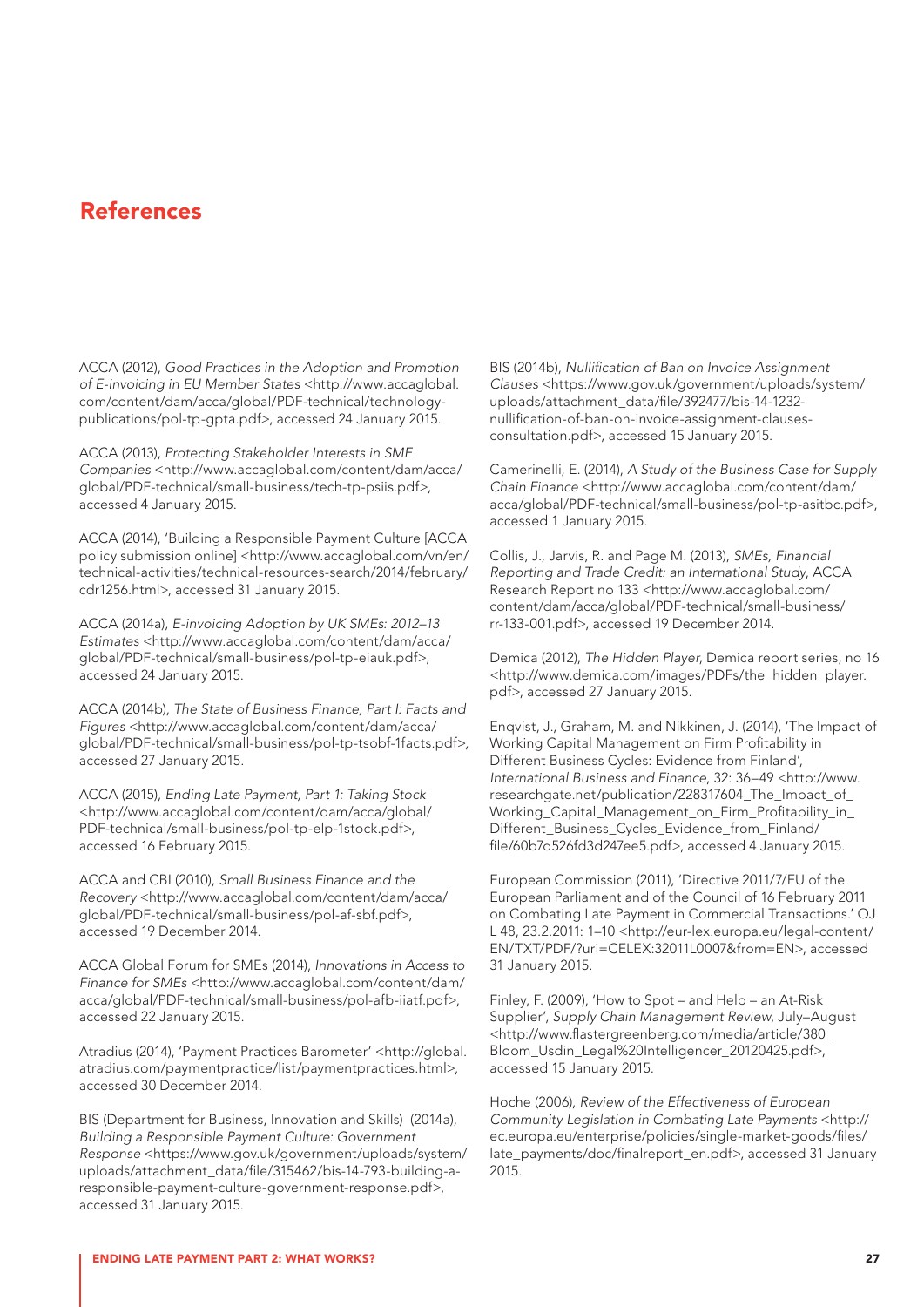ICC (International Chamber of Commerce) (2014), *Global Risk in Trade Finance: ICC Trade Register Report Summary* <[http://](http://www.iccwbo.org/Data/Documents/Banking/General-PDFs/ICC-Trade-Register-Report-2014-SUMMARY/) [www.iccwbo.org/Data/Documents/Banking/General-PDFs/](http://www.iccwbo.org/Data/Documents/Banking/General-PDFs/ICC-Trade-Register-Report-2014-SUMMARY/) [ICC-Trade-Register-Report-2014-SUMMARY/>](http://www.iccwbo.org/Data/Documents/Banking/General-PDFs/ICC-Trade-Register-Report-2014-SUMMARY/), accessed 24 January 2015.

ICC (2014a), *Rethinking Trade and Finance* [<http://www.](http://www.iccwbo.org/Data/Documents/Banking/General-PDFs/ICC-Global-Trade-and-Finance-Survey-2014/) [iccwbo.org/Data/Documents/Banking/General-PDFs/](http://www.iccwbo.org/Data/Documents/Banking/General-PDFs/ICC-Global-Trade-and-Finance-Survey-2014/) [ICC-Global-Trade-and-Finance-Survey-2014/>](http://www.iccwbo.org/Data/Documents/Banking/General-PDFs/ICC-Global-Trade-and-Finance-Survey-2014/), accessed 24 January 2015..

IIRC (2013), *The International <IR> Framework* [<http://www.](http://www.theiirc.org/wp-content/uploads/2013/12/13-12-08-THE-INTERNATIONAL-IR-FRAMEWORK-2-1.pdf) [theiirc.org/wp-content/uploads/2013/12/13-12-08-THE-](http://www.theiirc.org/wp-content/uploads/2013/12/13-12-08-THE-INTERNATIONAL-IR-FRAMEWORK-2-1.pdf)[INTERNATIONAL-IR-FRAMEWORK-2-1.pdf](http://www.theiirc.org/wp-content/uploads/2013/12/13-12-08-THE-INTERNATIONAL-IR-FRAMEWORK-2-1.pdf)>, accessed 31 January 2015.

Koch, B (2014), *E-invoicing / E-billing: Key Stakeholders as Game Changes* [<http://www.ricoh.nl/Images/](http://www.ricoh.nl/Images/billentis_2014_t_76-76133.pdf) [billentis\\_2014\\_t\\_76-76133.pdf](http://www.ricoh.nl/Images/billentis_2014_t_76-76133.pdf)>, accessed 27 January 2015.

Love, I., Martinez Peria, M. S. and Sing, S. (2013), 'Collateral Registries for Movable Assets – Does their Introduction Spur Firms' Access to Bank Finance?', World Bank policy research working paper no. 6477 <[http://elibrary.worldbank.org/doi/](http://elibrary.worldbank.org/doi/pdf/10.1596/1813-9450-6477) [pdf/10.1596/1813-9450-6477>](http://elibrary.worldbank.org/doi/pdf/10.1596/1813-9450-6477), accessed 2 January 2015.

Ma, T. and Martin, X. (2012), 'The Real Effect of Customer Accounting Quality – Trade Credit and Suppliers' Cash Holdings', Paper presented to the 2012 Utah Winter Accounting Conference, Salt Lake City, 24 February <[http://](http://www.utah-wac.org/2012/papers/martin_uwac.pdf) [www.utah-wac.org/2012/papers/martin\\_uwac.pdf](http://www.utah-wac.org/2012/papers/martin_uwac.pdf)>, accessed 4 January 2015.

Mackaay (2011), 'Good Faith in Civil Law Systems – A Legal-Economic Analysis' in Jef De Mot (ed.), *Vrank en vrij – Liber amicorum Boudewijn Bouckaert, Brugge, die Keure - Juridische Uitgaven*, 2012: 105–34 <[http://papers.ssrn.com/](http://papers.ssrn.com/sol3/Delivery.cfm/SSRN_ID1998924_code919613.pdf?abstractid=1998924&mirid=3) [sol3/Delivery.cfm/SSRN\\_ID1998924\\_code919613.pdf?abstract](http://papers.ssrn.com/sol3/Delivery.cfm/SSRN_ID1998924_code919613.pdf?abstractid=1998924&mirid=3) [id=1998924&mirid=3](http://papers.ssrn.com/sol3/Delivery.cfm/SSRN_ID1998924_code919613.pdf?abstractid=1998924&mirid=3)>, accessed 4 January 2015.

Paul, S. Y. and Boden, R. (2012), *Getting Paid: Lessons for, and from, SMEs* [<http://www.accaglobal.com/content/dam/acca/](http://www.accaglobal.com/content/dam/acca/global/PDF-technical/small-business/pol-tp-gp.pdf) [global/PDF-technical/small-business/pol-tp-gp.pdf](http://www.accaglobal.com/content/dam/acca/global/PDF-technical/small-business/pol-tp-gp.pdf)>, accessed 19 December 2014.

Quinn, M. (2009), *A Counterintuitive Development: Supply Chain Finance in the New Economic Crisis* <[https://www.](https://www.jpmorgan.com/tss/General/A_Counterintuitive_Development_Supply_Chain_Finance_in_the_New_Economic_/1275699773419) [jpmorgan.com/tss/General/A\\_Counterintuitive\\_](https://www.jpmorgan.com/tss/General/A_Counterintuitive_Development_Supply_Chain_Finance_in_the_New_Economic_/1275699773419) [Development\\_Supply\\_Chain\\_Finance\\_in\\_the\\_New\\_](https://www.jpmorgan.com/tss/General/A_Counterintuitive_Development_Supply_Chain_Finance_in_the_New_Economic_/1275699773419) [Economic\\_/1275699773419](https://www.jpmorgan.com/tss/General/A_Counterintuitive_Development_Supply_Chain_Finance_in_the_New_Economic_/1275699773419)>, accessed 27 January 2015.

R3 (2014), *Proposed European Regulation for Creating a European Account Preservation Order: Response by R3, the Insolvency Professional Body* [<https://www.r3.org.uk/media/](https://www.r3.org.uk/media/documents/working_in_parliament/R3_consultation_response_EAPO_FINAL.pdf) [documents/working\\_in\\_parliament/R3\\_consultation\\_](https://www.r3.org.uk/media/documents/working_in_parliament/R3_consultation_response_EAPO_FINAL.pdf) [response\\_EAPO\\_FINAL.pdf>](https://www.r3.org.uk/media/documents/working_in_parliament/R3_consultation_response_EAPO_FINAL.pdf), accessed 31 January 2015.

Sodhi, M. S. and Dalla, P. S. (2012), 'Do Accounting Requirements Constrict Supply Chain Finance?' Cass Business School Working Paper [<http://www.cassknowledge.](http://www.cassknowledge.com/sites/default/files/article-attachments/Supply%20chain%20finance.pdf) [com/sites/default/files/article-attachments/Supply%20](http://www.cassknowledge.com/sites/default/files/article-attachments/Supply%20chain%20finance.pdf) [chain%20finance.pdf](http://www.cassknowledge.com/sites/default/files/article-attachments/Supply%20chain%20finance.pdf)>, accessed 27 January 2015.

Swiss Re (2014), *Trade Credit Insurance and Surety: Taking Stock After the Financial Crisis* [<http://www.pii.ir/resource](http://www.pii.ir/resource-latin/Trade.pdf)[latin/Trade.pdf>](http://www.pii.ir/resource-latin/Trade.pdf), accessed 24 January 2015.

Ukaegbu, B. (2014), 'The Significance of Working Capital in Determining Firm Profitability: Evidence from Developing Economies in Africa', *International Business and Finance*, 31 (May): 1–16 [<http://www.sciencedirect.com/science/article/](http://www.sciencedirect.com/science/article/pii/S0275531913000779) [pii/S0275531913000779>](http://www.sciencedirect.com/science/article/pii/S0275531913000779), accessed 4 January 2015.

Wilson, N. (2008), *An Investigation into Payment Terms and Behaviour in the UK: 1997–2007* [<http://www.cmrc.co.uk/](http://www.cmrc.co.uk/wp-content/uploads/PaymentTrendsandBehaviour.pdf) [wp-content/uploads/PaymentTrendsandBehaviour.pdf>](http://www.cmrc.co.uk/wp-content/uploads/PaymentTrendsandBehaviour.pdf), accessed 31 January 2015.

World Bank (2004–14), 'Enterprise Surveys' <[http://www.](http://www.enterprisesurveys.org/data) [enterprisesurveys.org/data](http://www.enterprisesurveys.org/data)>, accessed 27 January 2015.

World Bank (2014), *Doing Business 2015: Going Beyond Efficiency* [<http://www.doingbusiness.org/~/media/GIAWB/](http://www.doingbusiness.org/~/media/GIAWB/Doing%20Business/Documents/Annual-Reports/English/DB15-Full-Report.pdf) [Doing%20Business/Documents/Annual-Reports/English/](http://www.doingbusiness.org/~/media/GIAWB/Doing%20Business/Documents/Annual-Reports/English/DB15-Full-Report.pdf) [DB15-Full-Report.pdf>](http://www.doingbusiness.org/~/media/GIAWB/Doing%20Business/Documents/Annual-Reports/English/DB15-Full-Report.pdf), accessed 27 January 2015.

Xu, X., Sun, Y. and Hua, Z. (2010), 'Reducing the Probability of Bankruptcy Through Supply Chain Coordination', *Systems, Man, and Cybernetics*, Part C: Applications and Reviews, IEEE Transactions on Human–Machine Systems, 40 (2): 201–15. <[http://ieeexplore.ieee.org/stamp/stamp.jsp?tp=&arnumber](http://ieeexplore.ieee.org/stamp/stamp.jsp?tp=&arnumber=5299194&isnumber=5415839) [=5299194&isnumber=5415839](http://ieeexplore.ieee.org/stamp/stamp.jsp?tp=&arnumber=5299194&isnumber=5415839)>, accessed 4 January 2015.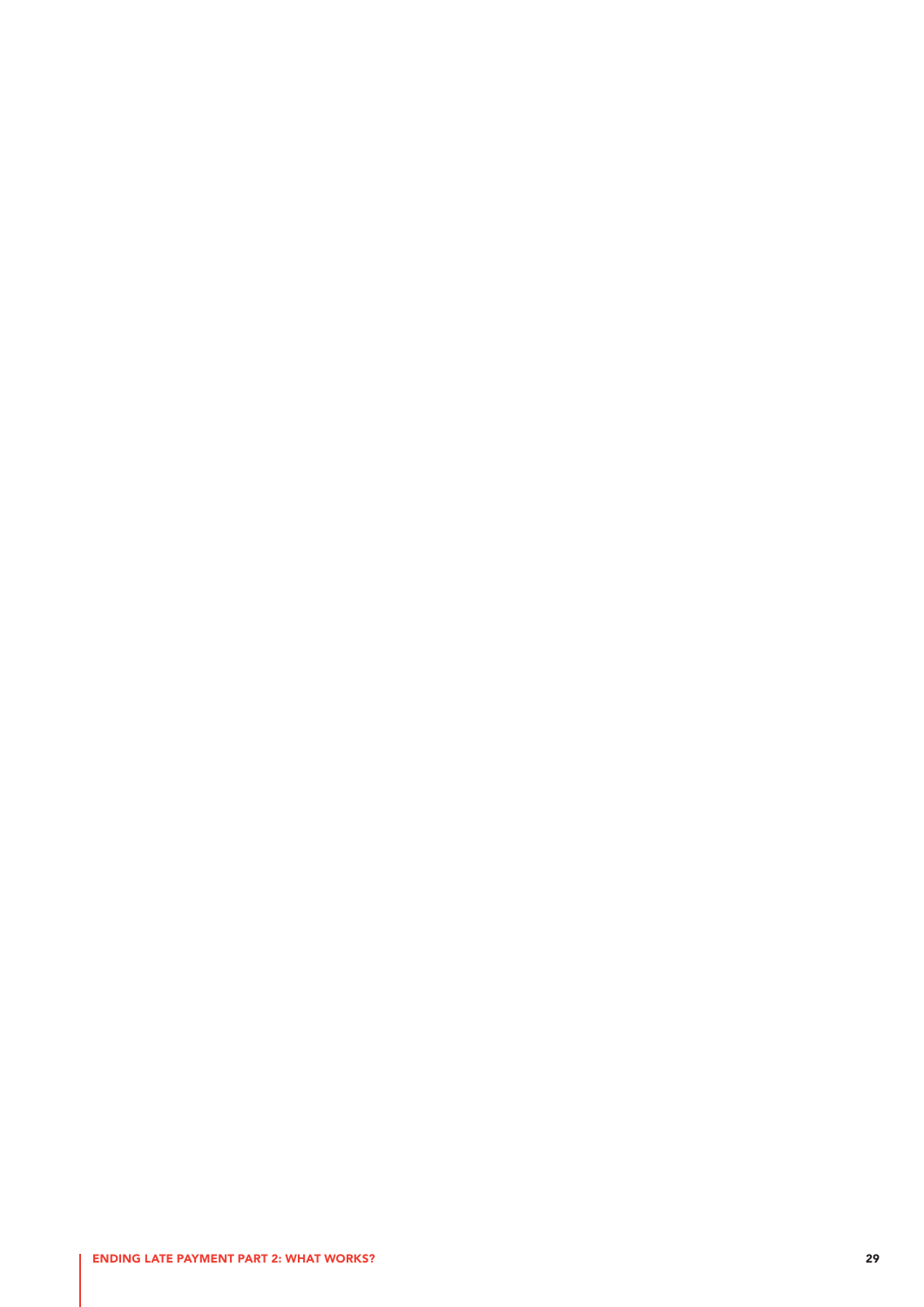# ACC

# ENDING LATE PAYMENT

In 2014, ACCA conducted a review of the widespread problem of late payment, a life-threatening challenge for many businesses globally. This review bought together recent ACCA research with the experience of ACCA members and other finance professionals to examine potential solutions. The outcomes of this review have been presented in three reports.

- *Ending Late Payment, Part 1: Taking Stock* combines an extensive literature review with quantitative data from ACCA's member surveys to correctly define late payment, trace its precise origins and document its impact on the global economy.
- *Ending Late Payment, Part 2: What Works?* brings together a wealth of ACCA-commissioned publications and other secondary research as well as 36 case studies involving ACCA members around the world to help define good practice in business and policy.
- Ending Late Payment, Part 3: Reflections on the *Evidence* summarises ACCA's findings and issues a call to action for governments, financial services firms, large corporates and small businesses.

![](_page_29_Picture_7.jpeg)

The three reports are available from

## www.accaglobal.com/smal[l-business](-business.html)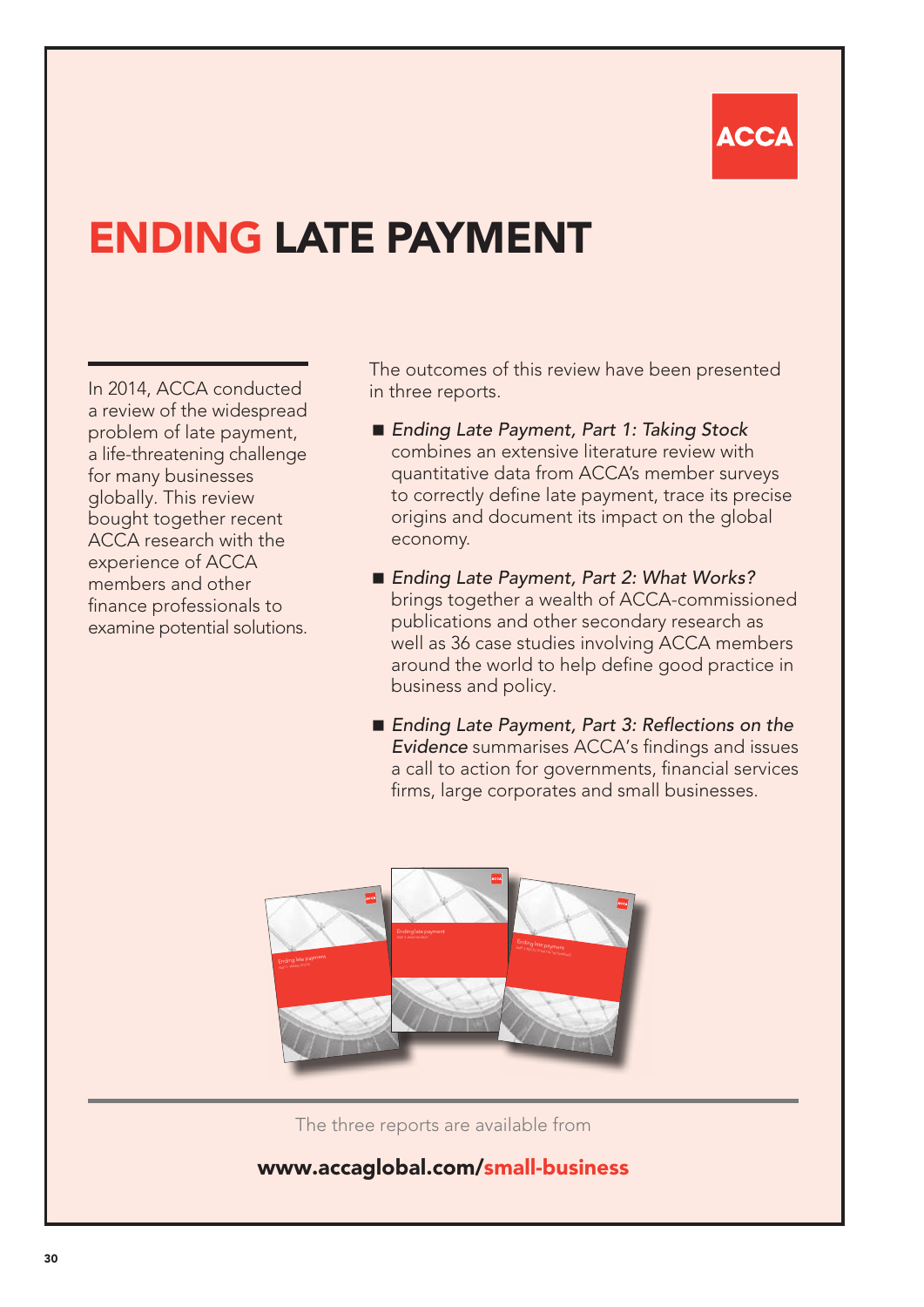![](_page_30_Picture_0.jpeg)

# THE STATE OF BUSINESS FINANCE

ACCA's 2014 review of the state of business finance is an ambitious global investigation into the challenges faced by businesses when trying to raise finance and the ways in which finance professionals in industry, practice and financial services help them along the way.

The outcomes of this review have been presented in three reports.

- The State of Business Finance, Part 1: Facts and *Figures*, presents an analysis of two sets of quantitative data taken from the ACCA–IMA Global Economic Conditions Survey.
- *The State of Business Finance, Part 2: Case Studies*, brings together twelve in-depth studies of business financing seen through the eyes of ACCA members around the world.
- *The State of Business Finance, Part 3: Reflections on the Evidence*, summarises ACCA's findings and issues a call to action for governments, the financial services industry and, most of all, finance professionals around the world.

![](_page_30_Picture_7.jpeg)

The three reports are available from

## www.accaglobal.com/businessfinance